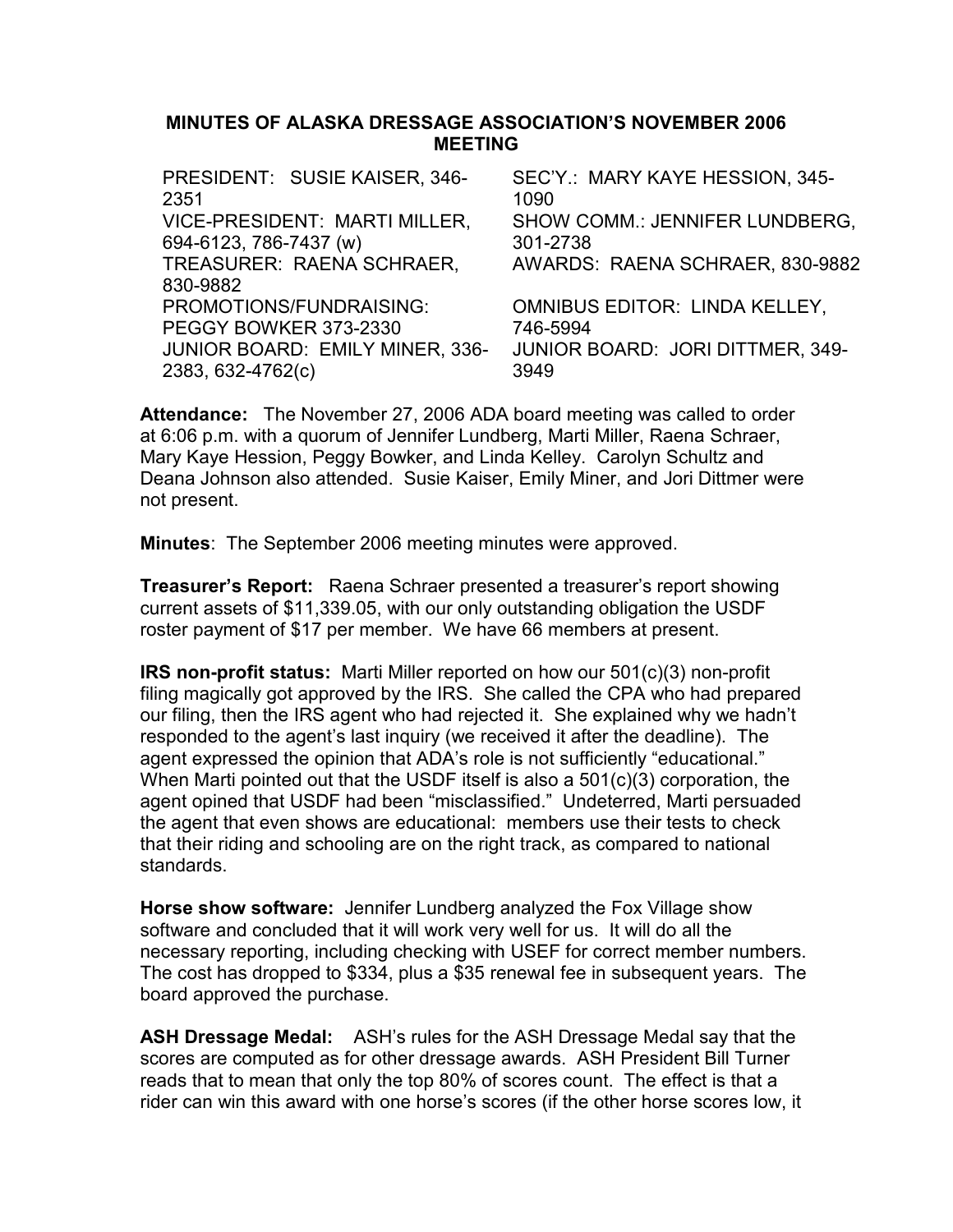drops out of the equation). We need to hear from Susie Kaiser on this issue, but several board members, including Deana as the original sponsor, felt that this wasn't the original intent of the award. The purpose was to show that the rider could ably ride two different horses at two different levels. The most immediate need is to clarify that all scores count, not just the top 80%. Can we ask ASH dressage representative Sharon Sadlon to get that change made for 2007? Beyond that, board members had various suggestions to fine-tune the rule, something that will probably have to be done through ASH's normal rule change process. One option is to make the rider declare which level each horse will represent, in advance. Or, we could simply average the medians from all of the horses ridden. And, if both horses are ridden at two levels, e.g. Training and First, perhaps only one Test 4 score is needed at each level. Raena volunteered to draft the various rule change options and circulate them to the board.

Addresses: Linda Kelley reported she never received a ballot this fall. After the Post Office changed addresses in her area, she updated her address with ADA but the change got missed in the ballot labels.

## Show committee:

- Carolyn Schultz reported that our USDF licensing is done for 2007 (June 2-3, Aug. 11-12) and 2008 (June 7-8, Aug. 9-10).
- We'll plan on a clinic June 4-5 with Betty Gosling after our June 2007 show.
- Because new tests will be used this year, we hope to offer three days of clinics around the May schooling show, with a licensed official giving us tips on how to ride the new tests. Wayne Quarles? Jennifer Schraer? Carrie McLain?
- Deana ordered the USDF DVD on riding the new tests to show at our spring meeting.
- Our August 2006 TD Veronica Holt felt we should not give refunds for shows cancelled due to an act of God, and should start counting championship classes for year-end awards. On the Show Committee's recommendation, the board decided not to make these changes in our show policies.
- On the Show Committee's recommendation, the board approved the following ad rates for the Omnibus: \$100 for a full page, half-page \$50, quarter-page \$30, business card size \$15, no color ads. Those choosing the \$100 rate will be listed as Omnibus "sponsors" and if they have a website, we'll provide a link to it.

Handbook revision: The board approved the most recent draft of the Handbook as amended, with two further changes:

• When computing Rider/Horse of the Year rankings, the board decided that there should be no score adjustments for Training Level, but an added 1% for scores earned at First Level, 2% for Second Level, 3% for Third Level, and 4% for Fourth Level.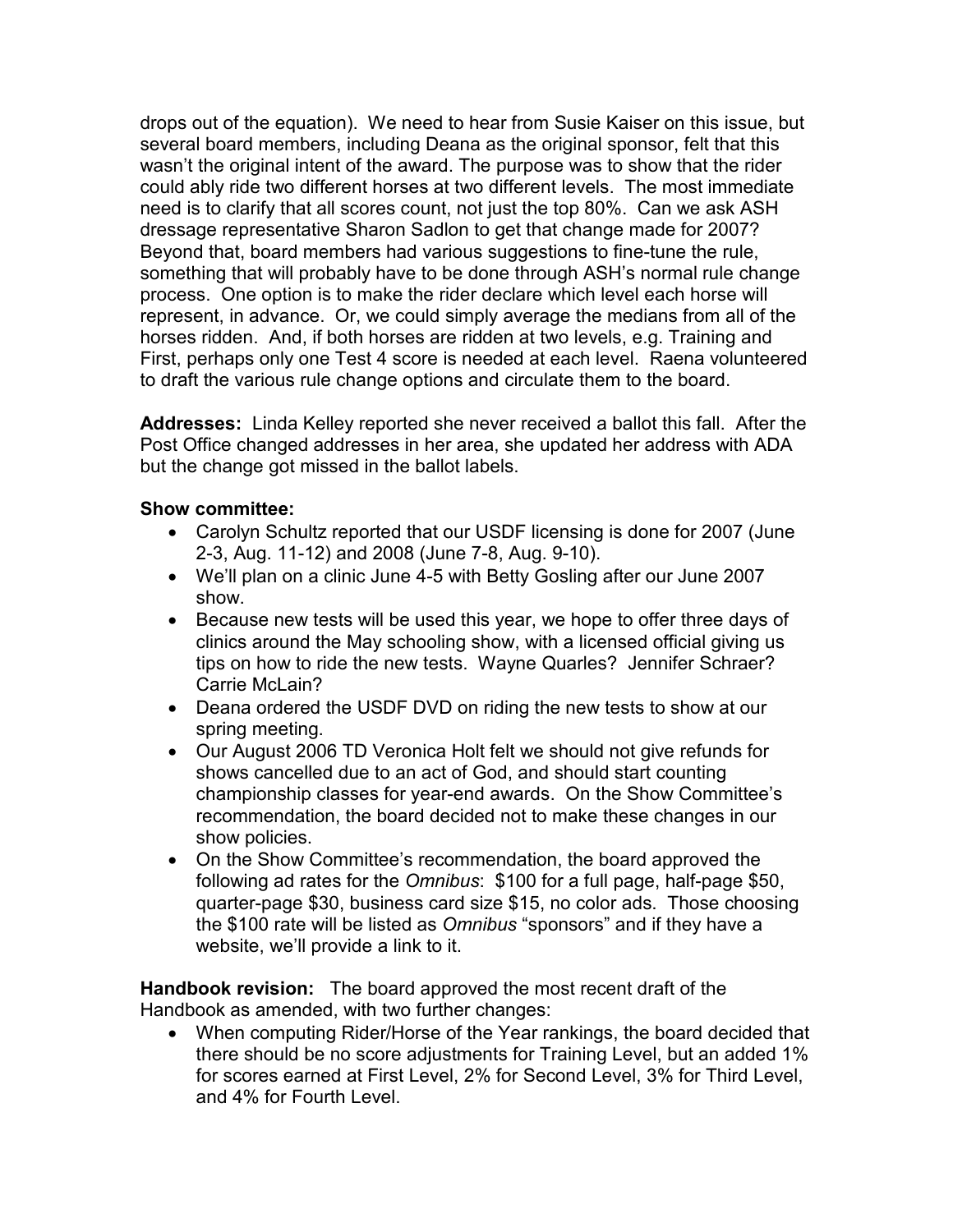• Ties may occur in median scores for Horse or Rider of the Year awards. In that case we will go to the mean. If still tied, we will use the mode (rounded to the nearest integer).

Next meeting: The meeting adjourned at 8:17 p.m. Our next meeting will be Monday, Jan. 22 at 6 p.m. at Huffman.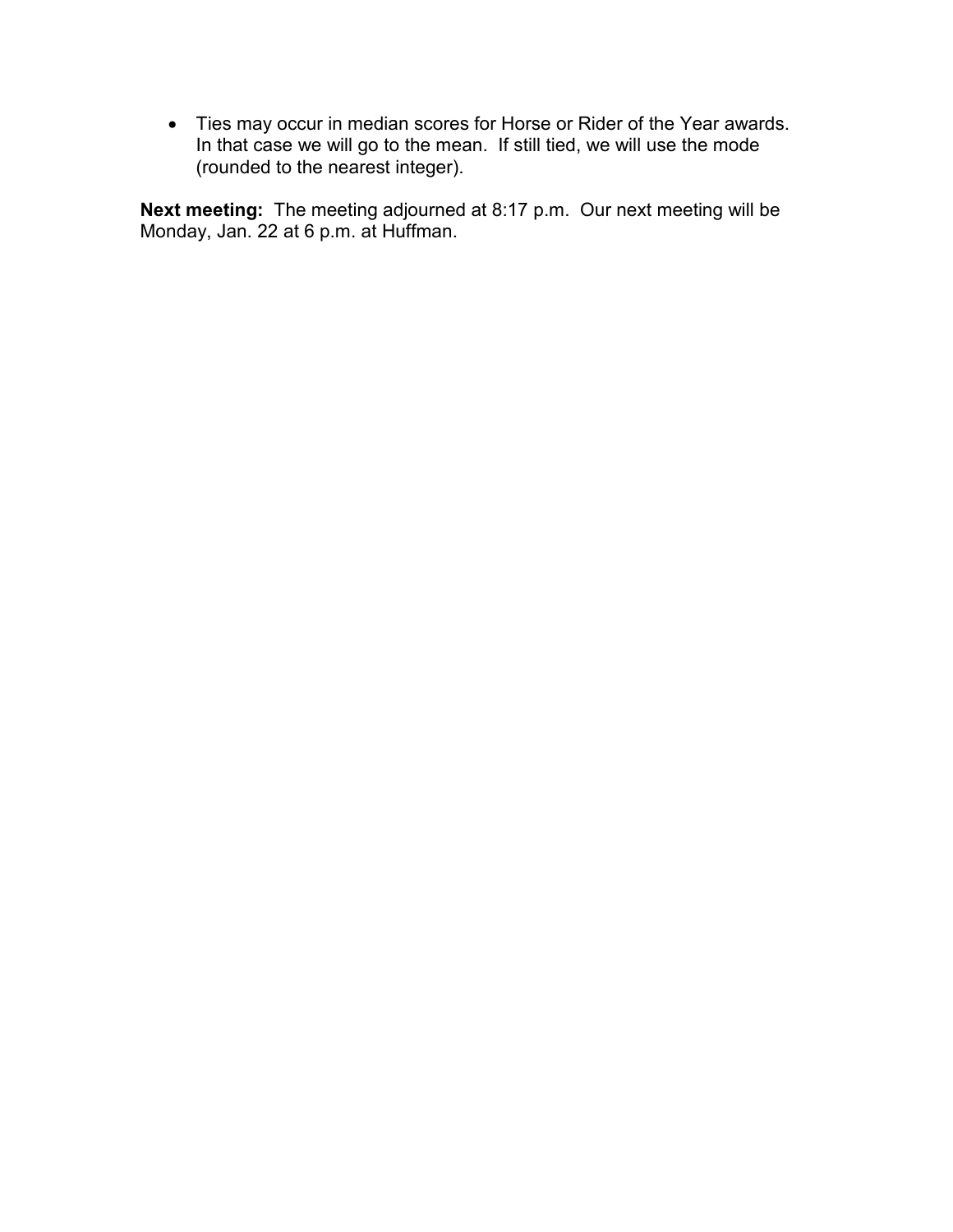## MINUTES OF ALASKA DRESSAGE ASSOCIATION'S SEPTEMBER 2006 MEETING

| SEC'Y.: MARY KAYE HESSION, 345-         |
|-----------------------------------------|
| 1090                                    |
| SHOW COMM.: JENNIFER LUNDBERG.          |
| 301-2738                                |
| AWARDS: RAENA SCHRAER, 830-9882         |
|                                         |
| <b>OMNIBUS EDITOR: LINDA KELLEY,</b>    |
| 746-5994                                |
| <b>JUNIOR BOARD: JORI DITTMER, 349-</b> |
| 3949                                    |
|                                         |

Attendance: The September 25, 2006 ADA board meeting was called to order at 6:15 p.m. with a quorum of Marti Miller, Raena Schraer, Mary Kaye Hession, Susie Kaiser, Peggy Bowker, and Linda Kelley. Carolyn Schultz also attended. Jennifer Lundberg had to work that evening. Emily Miner and Jori Dittmer were not present.

Minutes: The August 2006 meeting minutes were approved.

Treasurer's Report: Raena Schraer presented a treasurer's report showing current assets of \$14,528.34 including accounts receivable. However, we still owe approximately \$1500 for arena rentals, purchasing awards, etc. The treasurer's records have now been successfully transferred from Deana Johnson's computer to Raena's.

IRS non-profit status: The status of our 501(c)(3) filing is still uncertain. Deana reported we received a third letter from the IRS agent, who was unhappy that we had not responded to the second letter. The letter was postmarked Sept. 11 and we received it Sept. 25—which was after the deadline set out in the letter. Marti Miller will get advice from the CPA who prepared our 501(c)(3) filing and then call the IRS agent.

- Carolyn Schultz received USEF's renewal of the license for our August 2007 show, but not the June show. She'll try to track down the June paperwork. The August dates set out in the renewal will need changing (a problem USEF is aware of for shows nationwide in 2007).
- Marti reported that Kelly Ward, who was our farrier for part of our August show, greatly appreciated the thank-you note that Carolyn Schultz sent out to everyone who helped make our shows possible.
- We're planning on a two-day show in June 2007. We'd like to have a clinic then too, rather than after the August show. If our June judge doesn't want to do a clinic, maybe Sue Kolstad would be available in conjunction with judging the May schooling show. Other possibilities: an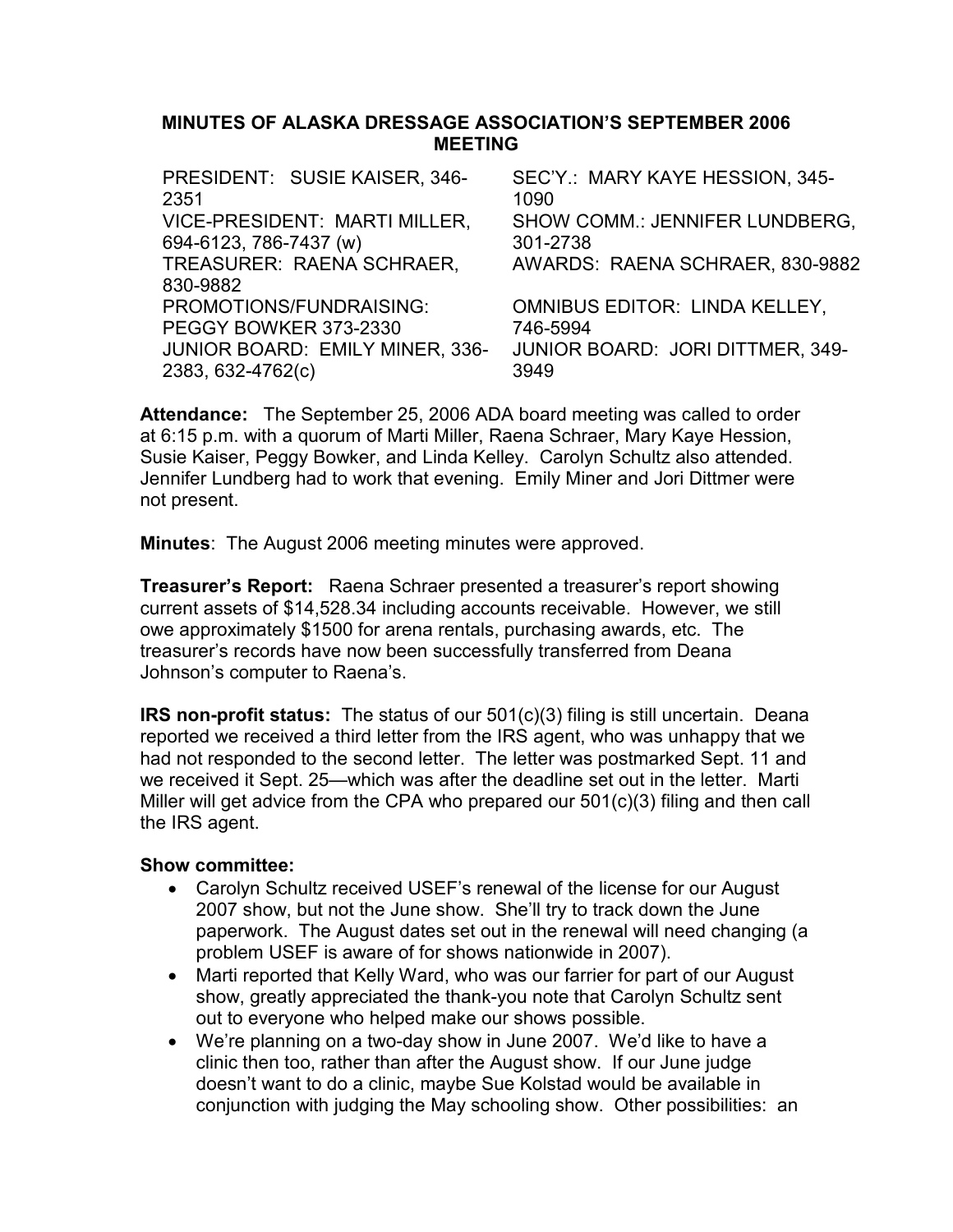L program participant, a clinic in conjunction with Midsummer in June, Brent Hicks, or Alistair Buchanin.

- The new dressage office trailer has not been moved; no change in the arena situation yet.
- Our August 2006 TD Veronica Holt thinks ADA is the only show management in the country willing to offer refunds if a show is cancelled due to an act of God. She suggested we change that policy. Instead of doing that, should we allow refunds for other valid reasons such as a rider's illness? The Show Committee will consider this.
- Veronica Holt also believes that we should count championship classes in our award rankings, and indeed championship scores are posted now on USDF's rankings. Carolyn asked Susie Kaiser to ask USDF if its policy on championship class scores has changed.
- Linda Kelley recommended against allowing color ads in the Omnibus, as the printing cost would be prohibitive—\$1 per page.
- After doing award rankings, Marti recommended we consider Horse of the Year score adjustments for First Level too, not just Second Level and Third Level. She found that median scores were lower at First Level than at Training Level.
- Susie Kaiser suggested that, sometime before May, the board or the Show Committee should review ASH specifications for dressage awards in case updates are needed.

ASH Dressage Medal: Kari Garber told Susie Kaiser she remembered handing off the ASH Dressage Medal perpetual trophy to a person in the Matanuska Valley (presumably Donna Woolen, whose daughter Danielle was the next recipient). There the trail goes cold; we'll replace the trophy.

Handbook revision: The board did a final review of Carolyn Shultz's most recent Handbook draft and decided that the Handbook should include short biographies of Margaret Adams and Christine Erikson; ballots should be sent by mail but need not be numbered; Marti will come up with a mathematical way to resolve ties for Horse of the Year and Rider of the Year awards.

## Membership outreach:

- Raena did not have any update from our newsletter editor Loretta Andress on the next issue, which needs to include board candidate biographies, etc. Raena herself will be out of town as of Oct. 8. She will check with Loretta.
- Ideally we should pick up ADA's mail more often to speed up communication with members, IRS agents, etc. Carolyn Schultz volunteered to do this, using Raena's mailbox key. She will look through the mail and route it to the proper person.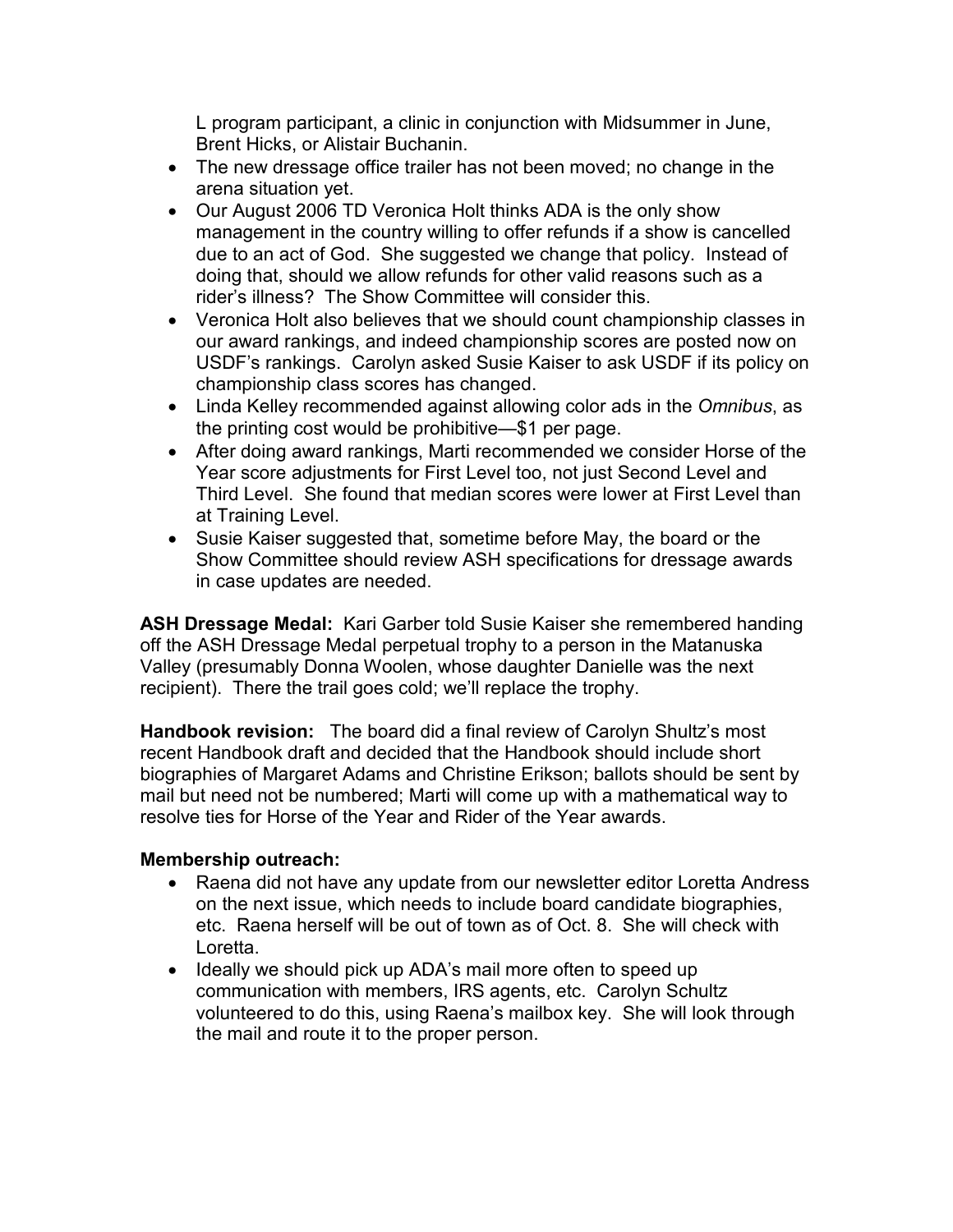## Awards banquet:

- Peggy Bowker expects to receive all the level awards in a week or so. Raena will come up with awards for the volunteers. Marti will prepare the list of 60 Percent scorers, and Jennifer will print the certificates. Marti plans to ask Jennifer McLeod to double-check her award computations.
- Raena will check with O'Malley's to see if the banquet menu is similar to last year. We'll keep the same price of \$35 for each dinner unless the menu price has changed.

Next meeting: The meeting adjourned at 8:25 p.m. We won't plan on a meeting in October, as we'll all see one another at the banquet on Nov. 3.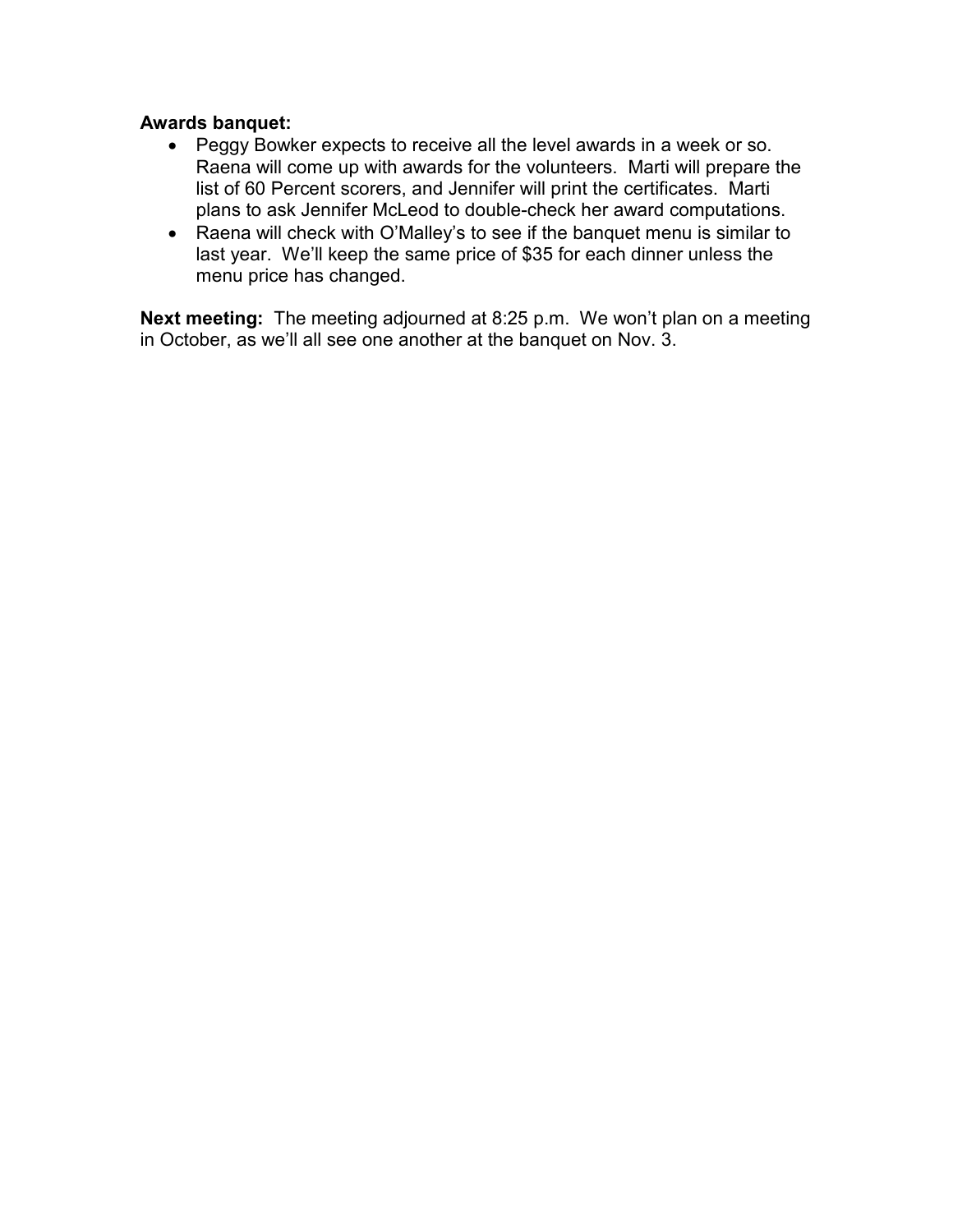## MINUTES OF ALASKA DRESSAGE ASSOCIATION'S AUGUST 2006 MEETING

| PRESIDENT: SUSIE KAISER, 346-   | SEC'Y.: MARY KAYE HESSION, 345-      |
|---------------------------------|--------------------------------------|
| 2351                            | 1090                                 |
| VICE-PRESIDENT: MARTI MILLER,   | SHOW COMM.: JENNIFER LUNDBERG,       |
| 694-6123, 786-7437 (w)          | 301-2738                             |
| TREASURER: RAENA SCHRAER,       | AWARDS: RAENA SCHRAER, 830-9882      |
| 830-9882                        |                                      |
| PROMOTIONS/FUNDRAISING:         | <b>OMNIBUS EDITOR: LINDA KELLEY,</b> |
| PEGGY BOWKER 373-2330           | 746-5994                             |
| JUNIOR BOARD: EMILY MINER, 336- | JUNIOR BOARD: JORI DITTMER, 349-     |
| 2383, 632-4762(c)               | 3949                                 |

Attendance: The August 28, 2006 ADA board meeting was called to order at 6:18 p.m. with a quorum of Marti Miller, Raena Schraer, Mary Kaye Hession, Jennifer Lundberg, and Susie Kaiser. Carolyn Schultz also attended. Linda Kelley, Peggy Bowker, Emily Miner, and Jori Dittmer were not present.

Minutes: The July 2006 meeting minutes were approved.

**Treasurer's Report:** Raena Schraer presented a treasurer's report showing ADA's current assets as \$14,578.34. However, we still owe horse show arena rental, and must buy awards for the November banquet and pay USDF for our membership roster in November. For one more month, our records will remain on former treasurer Deana Johnson's computer: the files can't be opened on any other computer. The board voted to get this apparent technical problem fixed; Susie recommended we call Alaska Web Action.

**IRS non-profit status:** Deana received a new IRS letter saying ADA better fits the criteria for a 501(c)(4) organization rather than 501(c)(3) (Raena did not have a copy of the letter). Deana e-mailed our CPA asking what the IRS letter means, but hasn't received a reply yet.

- The next show committee meeting is set for Saturday, October 7, 9 a.m., at Carolyn Schultz's house, 8501 Sultana Drive.
- Dressage at the last 2006 Anchorage Horse Council schooling show was cancelled due to light entries (one) and heavy weather (lakes) in the dressage arena.
- Carolyn Schultz sent thank-you notes to everyone who helped make our shows possible. Max, the volunteer host at WCCEC who did so much arena grooming for us, loved the Flying Dutchman treats he received. We're also sending a gift to Alaska Equine and Small Animal Hospital, which served gratis as our on-call vet.
- Susie Kaiser reported she told AHC president Lori Hackenberger we'd like the new dressage office trailer moved back somewhat. Lori planned to get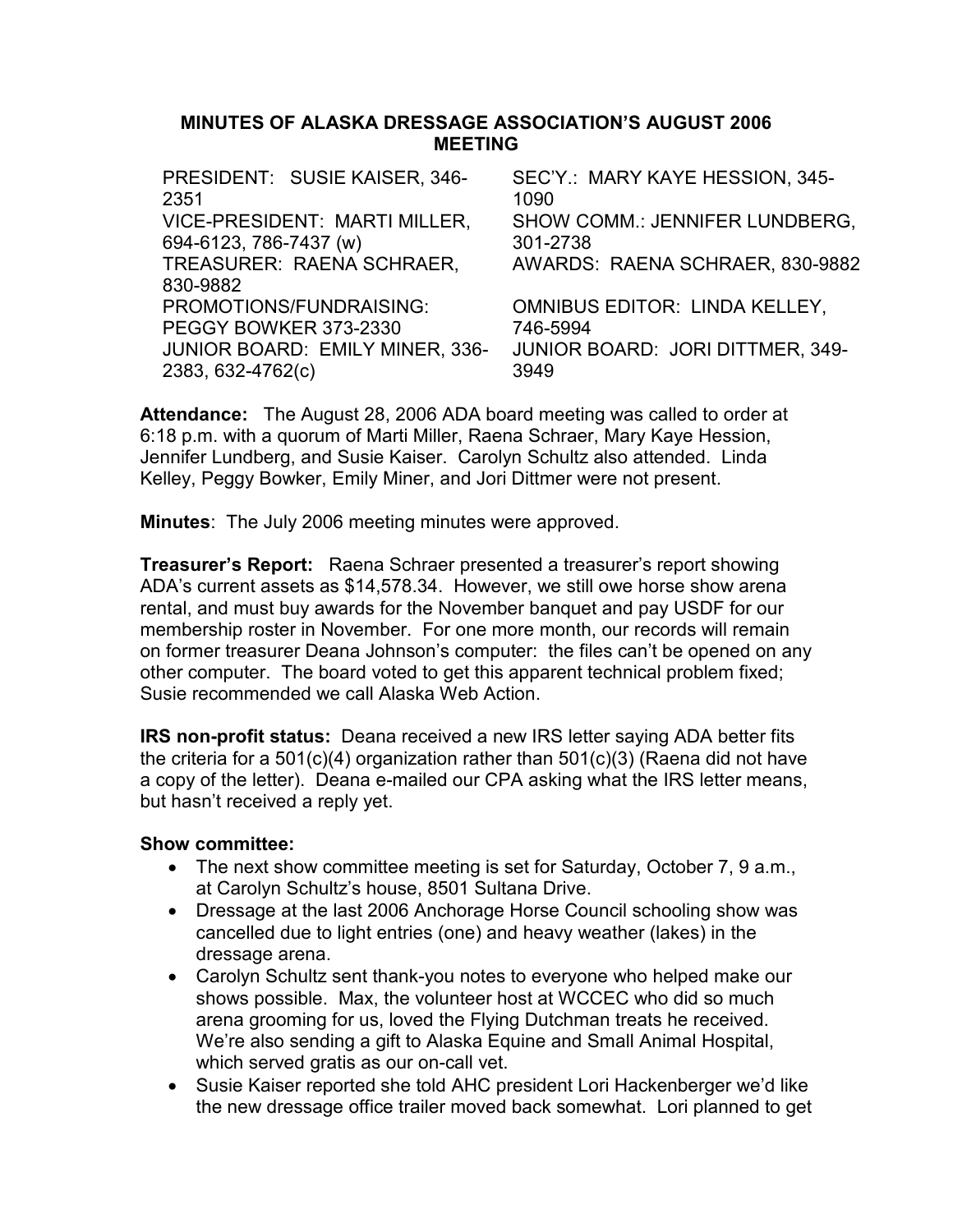bids, but the trailer hasn't moved yet. Susie bought a lock for the trailer. AHC directed Max to reset the plastic bases for the white planks around the arena, some of which had toppled over, but the real problem is that the timbers underneath are rotten and need to be replaced.

- Our new arena markers and letter bases have arrived. The bases look great and have room for flowers.
- Raena has volunteered to manage Springfest 2007. We still need a manager for the August show. Jennifer Lundberg will be secretary for both events.
- We hadn't made any clinic arrangements for 2007 yet, but decided we'll offer a clinic after the June show.
- Lois Heyerdahl, our August 2006 judge, sent us a thank-you note and recommended a TD, Susan Moran, who is eager to come to Alaska. We already have Sigrun Robertson lined up as our TD for 2007, but can consider Susan Moran for 2008.
- Springfest 2007 will be June 2 or 2-3. We hope to move Biggest Event Ever to Aug. 11-12, 2007, with a similar date for 2008 (USEF's current date rotation system has caused the standard dates for 2007-2008 to be a week late).
- Our August 2006 TD Veronica Holt recommended we obtain Fox Village Dressage show software. The price has dropped to an initial \$300, plus a \$35 annual fee. Jennifer will try it out before we decide.
- The show management committee will also decide on ad rates for the Omnibus, including color ads. Peggy Bowker is seeking more sponsors, so we might have more ads to run next year.

Nominations: Jennifer McLeod and Sue Banet have agreed to serve as our nominating committee for the fall election. Board nominations and bios are due Sept. 25, with Kathryn Brooks nominations due Sept. 30. Including our senior and junior incumbents, suggestions for people to be contacted about running for the board included Jayne Dittmer, Kim Hale, Darlene Capps, Susie McCaughly, Shelbie Fredenhagen, and Emily Carr. The board decided that the show committee should brainstorm nominations (if any) for the Super Volunteer Award.

ASH Dressage Medal: Susie e-mailed Kari Garber in our continuing attempt to locate the ASH Dressage Medal perpetual trophy. Kari hasn't replied yet, as she is attending the World Equestrian Games in Aachen. If Kari can't tell us anything more, we'll get a replacement trophy from Bovey's.

Handbook revision: Tabled again. Mary Kaye Hession is to remind everyone that this is our homework for the September meeting! Carolyn will send Mary Kaye a copy of our updated bylaws to be posted on our website.

## Membership outreach:

• Raena reported that the August-September newsletter is coming along fine; our editor Loretta Andress circulated her first draft for comment.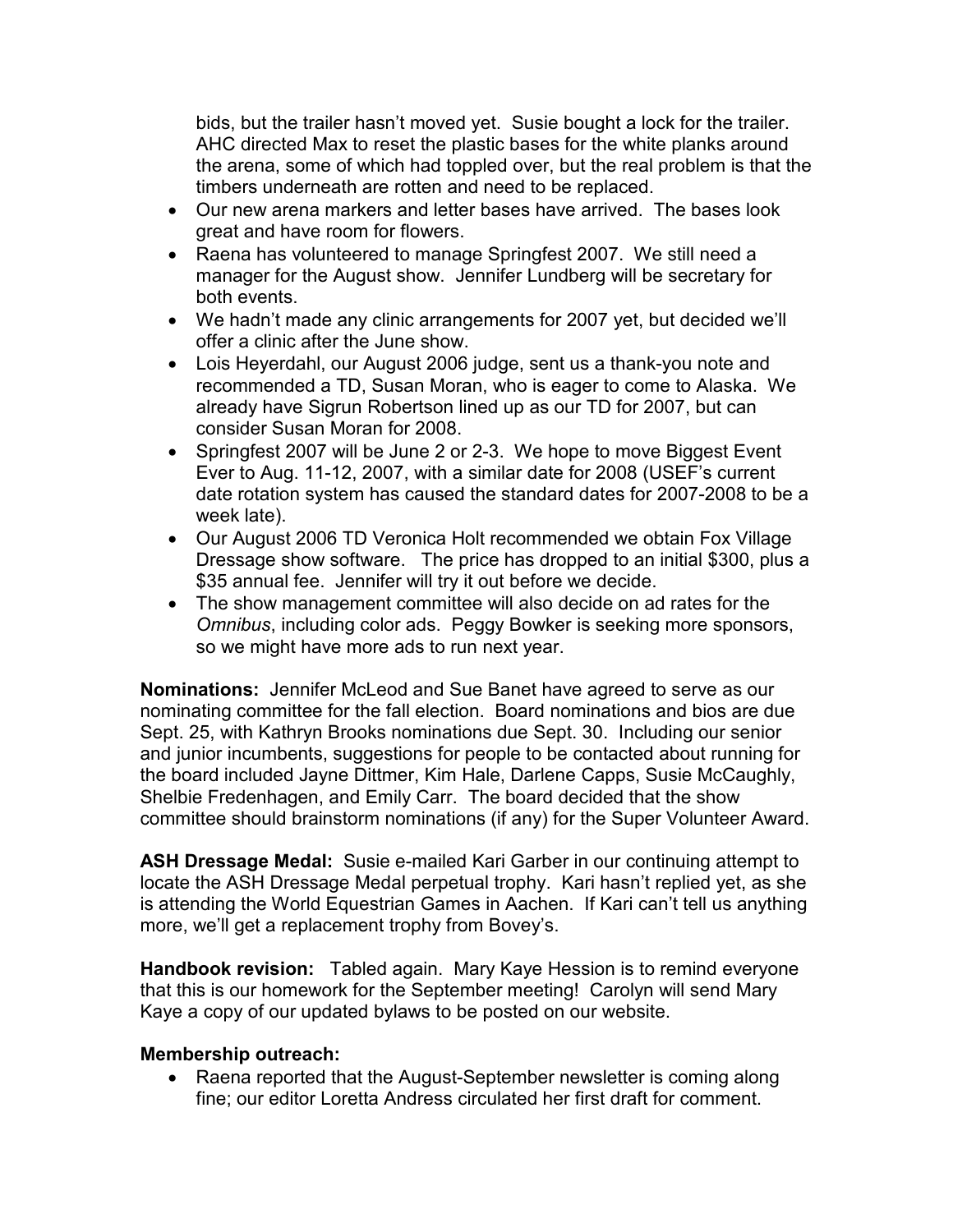Jennifer Lundberg recommended that we not print everyone's full scores in the newsletter, as that would take too much space. Instead, the newsletter should list only our show and 2006 championship awards, and ask all our members to check their scores on USDF's website. That's the official listing, and any errors must be corrected through USDF first. We also decided to remove the photos from the newsletter and offer them separately on our website, so that the document won't take so long to load.

• ADA is in good shape financially and is in a position to give back to the membership. The board decided that the show committee should come up with recommendations on how to do this: extra clinics? Discounts? Carolyn Schultz said that if someone else can be found to manage the August show, she'd be willing to plan an adult camp. (ADA did this before, years ago, at WCCEC.) Once we have a plan, we could apply for a Violet Hopkins grant to help fund it. If we can't pull it together for 2007, we could do it in 2008. We could invite a renowned clinician to lead the camp maybe even Debbie McDonald!

## Awards banquet:

- The awards banquet had to be moved to November 3 because O'Malley's was already booked for November 4.
- Marti Miller will do the calculations for ADA awards, including the 60 Percent certificates.

Next meeting: The meeting adjourned at 7:38 p.m. The next board meeting will be at 6:00 p.m. on Monday, September 25 at Huffman Horse Center.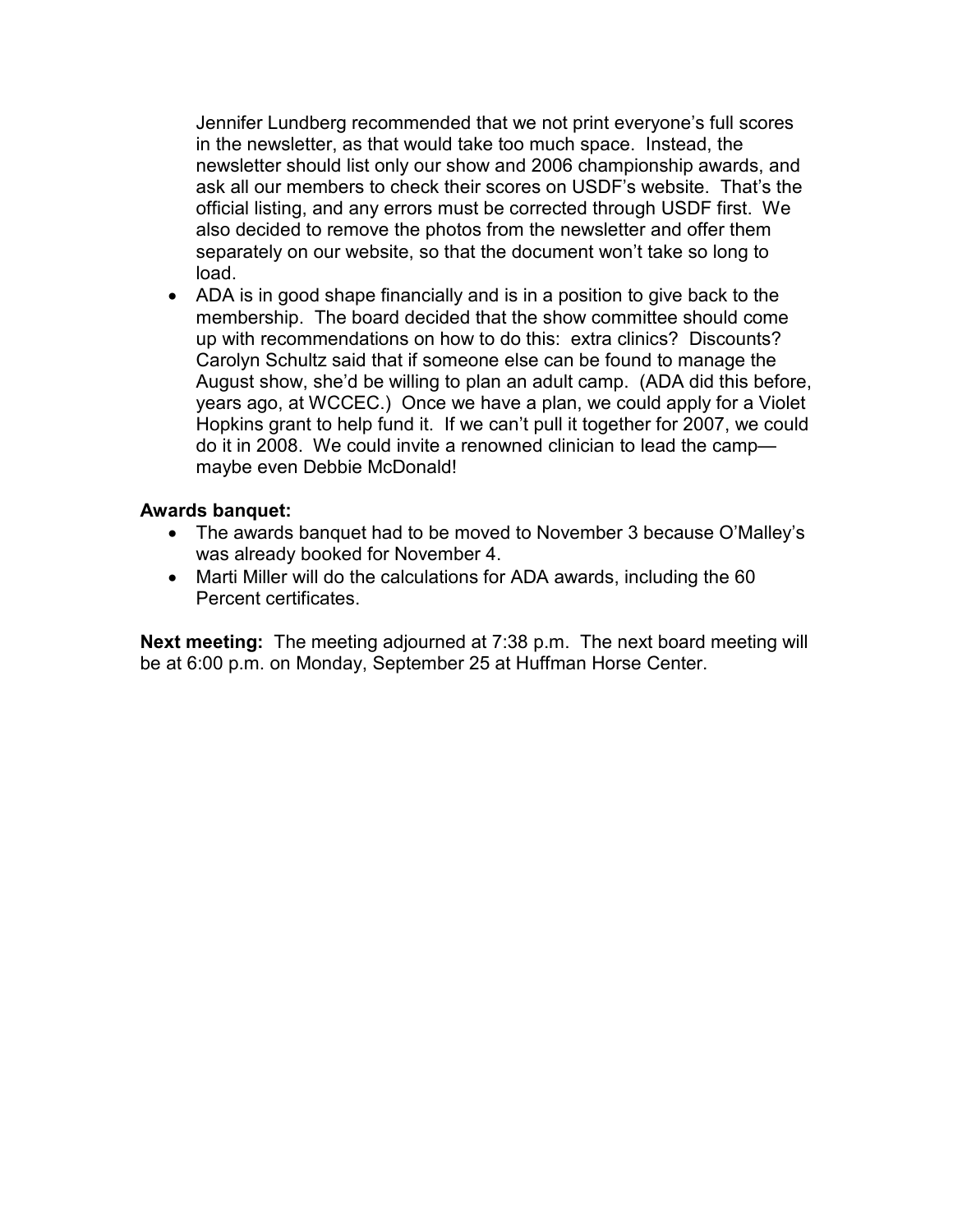# MINUTES OF ALASKA DRESSAGE ASSOCIATION'S JULY 2006 MEETING

| PRESIDENT: SUSIE KAISER, 346-          | SEC'Y.: MARY KAYE HESSION, 345-         |
|----------------------------------------|-----------------------------------------|
| 2351                                   | 1090                                    |
| VICE-PRESIDENT: MARTI MILLER,          | SHOW COMM.: JENNIFER LUNDBERG,          |
| 694-6123, 786-7437 (w)                 | 301-2738                                |
| TREASURER: RAENA SCHRAER,              | AWARDS: RAENA SCHRAER, 830-9882         |
| 830-9882                               |                                         |
| PROMOTIONS/FUNDRAISING:                | <b>OMNIBUS EDITOR: LINDA KELLEY,</b>    |
| PEGGY BOWKER 373-2330                  | 746-5994                                |
| <b>JUNIOR BOARD: EMILY MINER, 336-</b> | <b>JUNIOR BOARD: JORI DITTMER, 349-</b> |
| 2383, 632-4762(c)                      | 3949                                    |
|                                        |                                         |

Attendance: The July 24, 2006 ADA board meeting was called to order at 6:10 p.m. with a quorum of Marti Miller, Linda Kelley, Raena Schraer, Peggy Bowker, Mary Kaye Hession, Jennifer Lundberg, Susie Kaiser, and Emily Miner. Jori Dittmer was not present.

Minutes: The May 2006 meeting minutes were approved as corrected. (There was no June meeting.)

Treasurer's Report: Raena Schraer presented a treasurer's report showing ADA's current assets as \$13,153.33 including accounts receivable. All of the proceeds of the Christine Erikson estate sale, including the tractor sale, were donated to ADA (total: \$2,845), and there are still some antique inkwell sets appraised at \$500—that Raena Schraer will try to sell for us on eBay.

ASH Dressage Medal: So far we've had no luck locating the ASH Dressage Medal perpetual trophy. On Raena Schraer's motion, the board decided that ADA will pay for a new bowl, with base, if the trophy cannot be found within the next week.

IRS non-profit status: On June 6 the IRS sent ADA a letter challenging our 501(c)(3) non-profit filing. The IRS charged that we had not included certain information needed to determine our eligibility and set a June 27 deadline to supply it. We collected the information (including a chronology of our activities and copies of our yearly Omnibus) and sent it to the IRS on June 21, but have heard nothing further.

- Carolyn Schultz could not be present as she was running a clinic, but Susie Kaiser reported that everything is in progress for our August show. The dinner will be held in the same place as at the June show, and the price may be less than the original estimate of \$20. This time we really do need everyone to make reservations.
- We'll need to schedule another "rock party" on Wednesday, August 8, to clear the arena, track, and warmup arena before the show.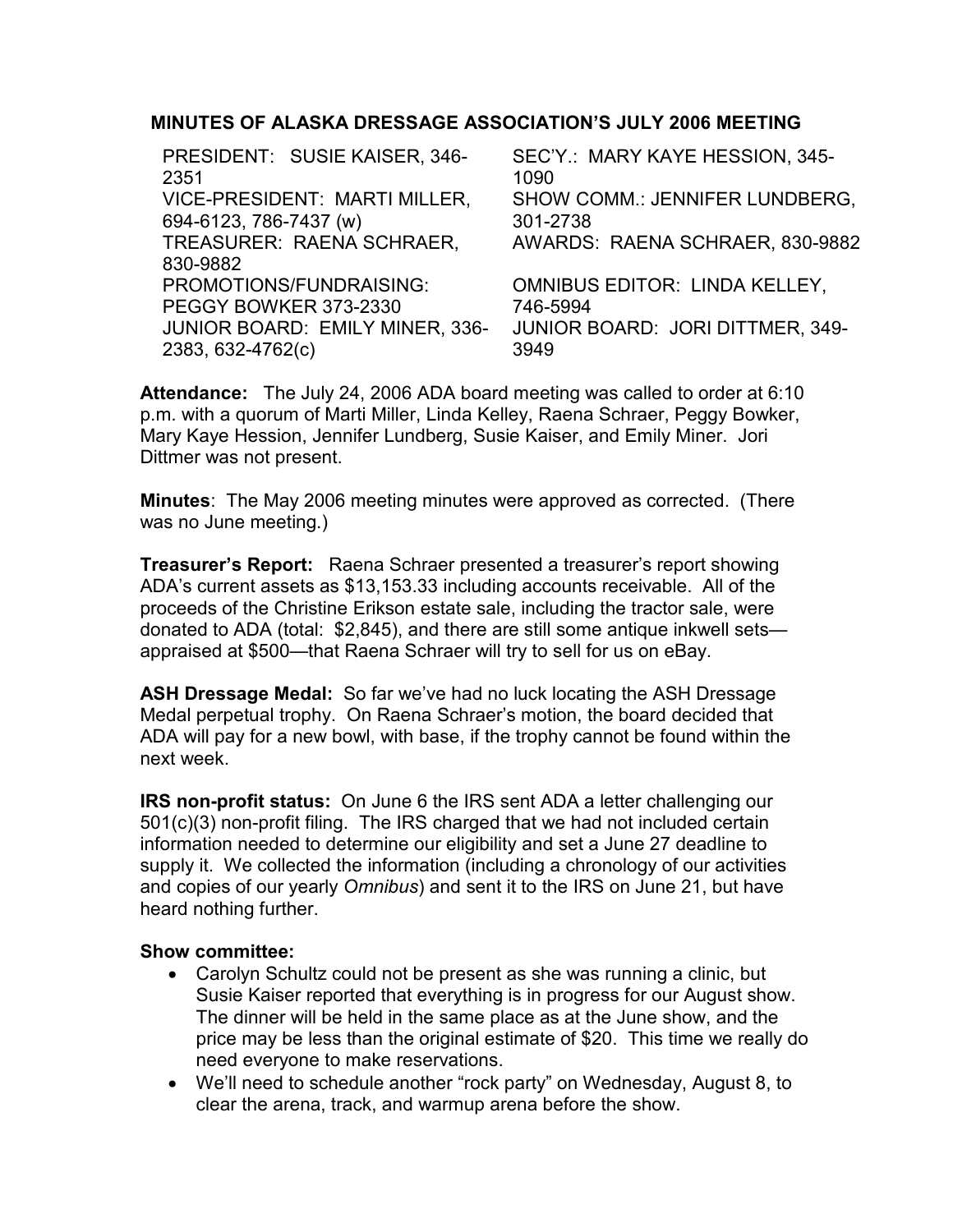- USEF rules say we need red markers on the arena rail at the letters, and we need intermediate arena letters too. On Marti's motion, the board authorized Susie Kaiser to choose and acquire the markers and letters.
- At this weekend's schooling show, Dr. Julie Grohs will judge the dressage; if she can't make it, Jennifer Lundberg will fill in, with Deana Johnson as her back-up. People who plan to enter dressage should send an e-mail to Susie Kaiser so she can plan ride times.
- The Anchorage Horse Council acquired a free trailer for a new dressage office. It's very large, and will be expensive to move into its final location. AHC plans to replace the siding and add windows to make it more attractive. Its wheels must be left on, but the trailer could be skirted.
- The board decided to put together a portable sound system that could be used for freestyle competition and clinics. Marti Miller said her husband has some old speakers, Linda Kelley's husband has a PA system, and Deana Johnson knows someone who has a stereo/CD player to offer.
- We should send out an e-mail notifying those who have already qualified for the 2006 ADA Championship classes on August 13. Jennifer will get the Chamberlin scores to Marti (who already has the results of the other shows) to check who else has qualified. It would be great if we could take photos of the top horses at the 2006 Championship.
- ADA supplied high-score ribbons and awards for the Chamberlin show. The Chamberlin show management awarded dressage championships on class points (as is done for hunter classes, Western classes, etc.), rather than on the basis of the highest test scores. Some competitors raised questions about this, but ADA had no role in the decision.
- We already have judges (Betsy Gosling and Debbie Spence) and TD's (Sigrun Robertson) for next year's shows.

Handbook revision: Tabled, as Carolyn Schultz could not be present.

Membership outreach: Raena Schraer will take news items to our newsletter editor Loretta Andress for the August issue. It should include a show wrap-up and seek nominations for this fall's board election and for the Kathryn Brooks award. We could also give early notice of the awards banquet.

**Donors wanted:** Peggy Bowker plans to start soliciting donations now for next year's shows so that the donors can be thanked in next year's Omnibus.

# Awards presentation:

- The awards banquet is scheduled for November 4. Raena will contact O'Malley's on the Green about banquet arrangements. The board lobbied for "more chocolate desserts."
- Susie Kaiser and Peggy Bowker will arrange for awards at the banquet.
- Deana Johnson drafted a form (to be posted on ADA's website) to nominate people for the Kathryn Brooks Perpetual Achievement Award. The board decided that only ADA members can submit nominations.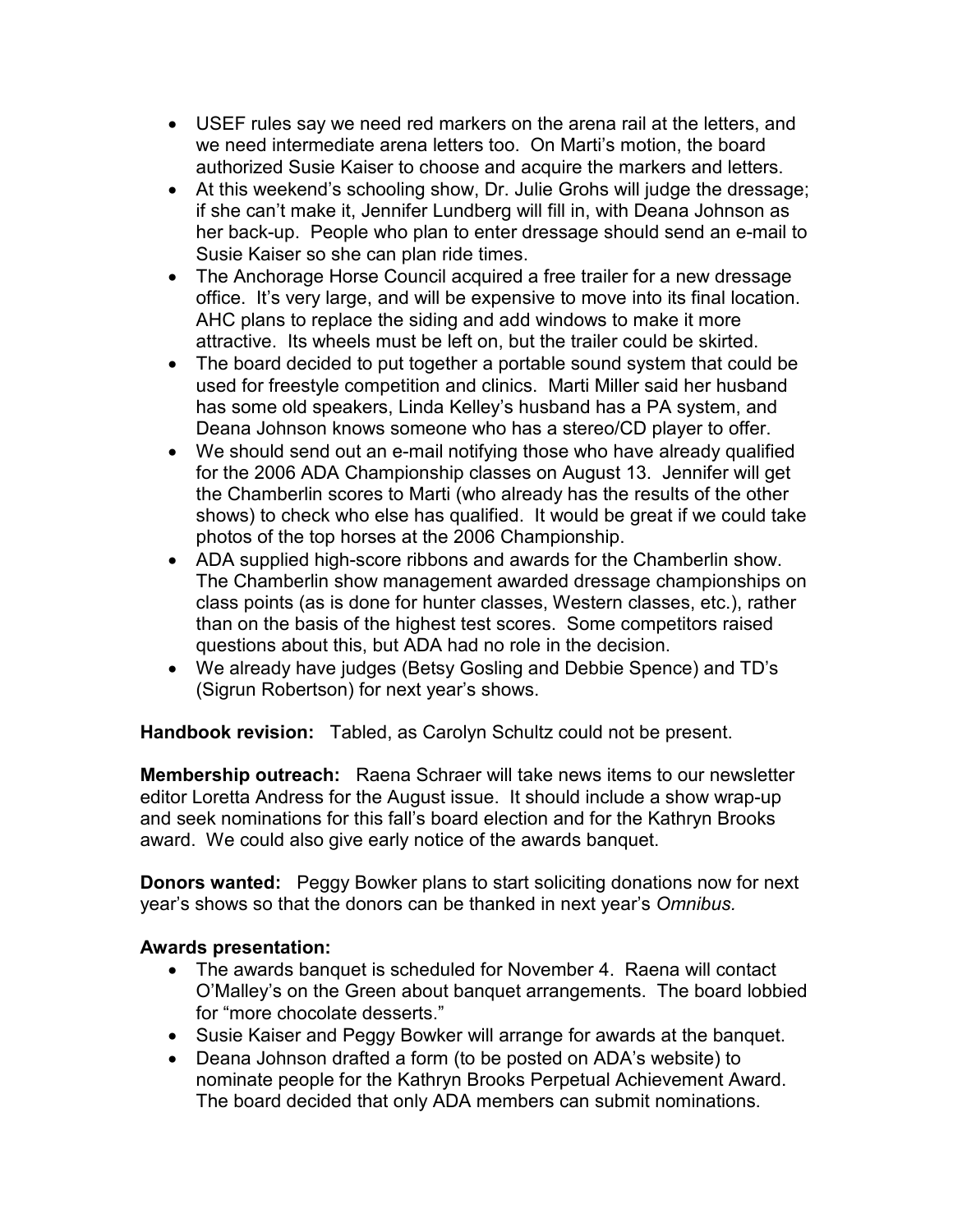• The engraver we have used in the past for awards no longer does engraving, although the shop can still handle graphics. We'll need to find a substitute (perhaps Beca Alterations?) and to move our logo.

Volunteer appreciation: Deana will come up with a system to track volunteers' efforts. Linda will give Deana her list of volunteers who assisted at the Midsummer Festival dressage in Palmer. We'll send out an e-mail asking all those who pick rocks before our August show to keep track of how many buckets of rocks they collect, so that Deana can incorporate the count into her system.

Huffman appreciation: Susie presented a \$50 restaurant gift certificate to Lynn Paterna in gratitude for Lynn's permitting us to meet in the Huffman Horse Center office every month.

Next meeting: The meeting adjourned at 7:25 p.m. The next board meeting will be at 6:00 p.m. on Monday, August 28 at Huffman Horse Center.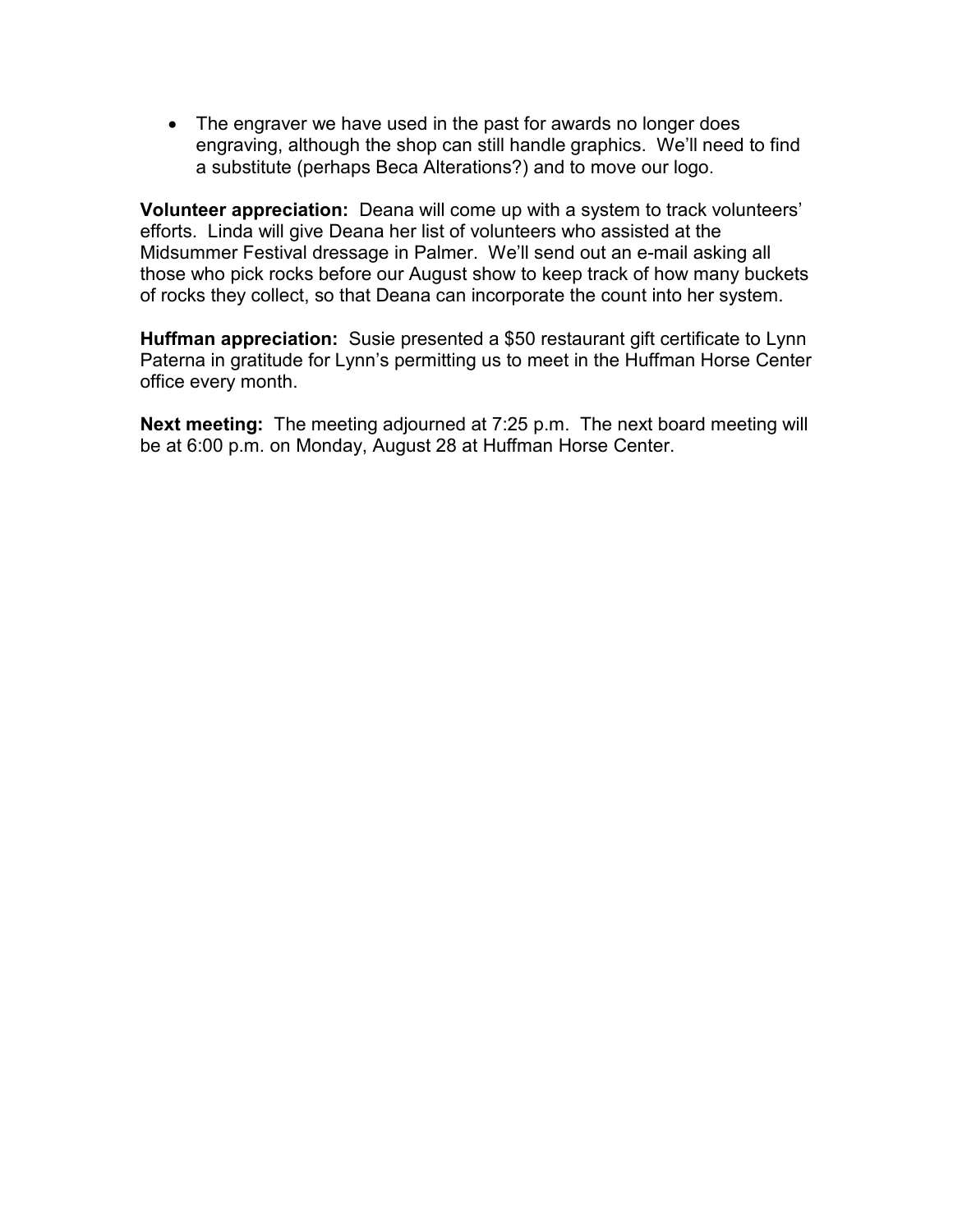# MINUTES OF ALASKA DRESSAGE ASSOCIATION'S MAY 2006 MEETING

| PRESIDENT: SUSIE KAISER, 346-   | SEC'Y.: MARY KAYE HESSION, 345-      |
|---------------------------------|--------------------------------------|
| 2351                            | 1090                                 |
| VICE-PRESIDENT: MARTI MILLER,   | SHOW COMM.: JENNIFER LUNDBERG,       |
| 694-6123, 786-7437 (w)          | 301-2738                             |
| TREASURER: RAENA SCHRAER,       | AWARDS: RAENA SCHRAER, 830-9882      |
| 830-9882                        |                                      |
| PROMOTIONS/FUNDRAISING:         | <b>OMNIBUS EDITOR: LINDA KELLEY,</b> |
| PEGGY BOWKER, 373-2330          | 746-5994                             |
| JUNIOR BOARD: EMILY MINER, 336- | JUNIOR BOARD: JORI DITTMER, 349-     |
| 2383, 632-4762(c)               | 3949                                 |
|                                 |                                      |

Attendance: The May 22, 2006 ADA board meeting was called to order at 6:38 p.m. with a quorum of Marti Miller, Linda Kelley, Peggy Bowker, Mary Kaye Hession, Jennifer Lundberg, and Susie Kaiser. Emily Miner and Jori Dittmer were absent, and Raena Schraer had to work that evening. Carolyn Schultz and Jennifer McLeod also attended.

Minutes: The April 2006 meeting minutes were approved as corrected.

Treasurer's Report: Raena Schraer had circulated a treasurer's report by email. It showed ADA's current balance as \$9,960.19, of which \$1,595 was the proceeds from the Christine Erickson estate sale. The estate sale also made \$1,250 on a tractor, but it was not yet certain that this portion will come to ADA. We still haven't received any word from the IRS on our 501(c)(3) filing.

- Carolyn Schultz reported that the show committee had met and everyone is following through on their tasks. We have switched to a new insurer (Equisure); Deana Johnson will check to be sure the insurance certificates have been sent in.
- Susie Kaiser reported that the Anchorage Horse Council ended up purchasing two relocatable buildings, one of which will be our new dressage show office. But the expenditure has not yet been approved by the municipality, so the office won't be in place by our June show. We need a contingency plan: perhaps an "easy-up" tent? But there are none in stock locally. There's an old trailer we could borrow, and AHC will let us store the trailer contents temporarily in a stall or garage at Chamberlin. Susie said that Anne Sundquist will coordinate to get this done. Our judge's and show workers' chairs, signs, etc., are also stored in a stall, along with our old tent (which should be discarded).
- Jennifer Lundberg said we'd received kudos from USDF on our Omnibus.
- The Margaret Adams Memorial Schooling Show went well. We had a full day of rides, the youngsters had fun, and judge Patty Russell helped all the riders. The Pony Clubbers sent charming hand-made thank-you notes to ADA members who had helped to sponsor their clinic participation.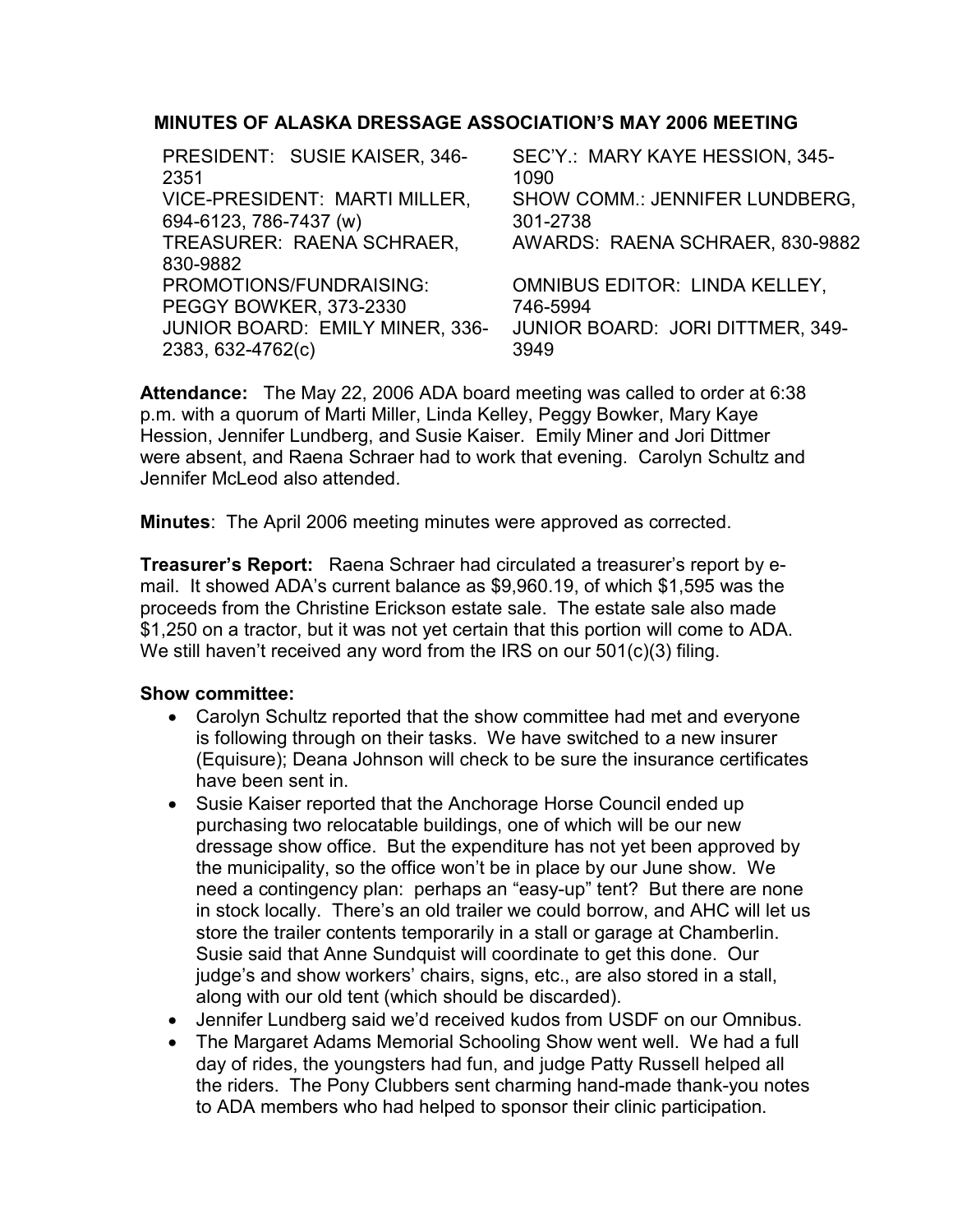- We need to schedule another "rock party" to work on the Chamberlin dressage warmup ring the Wednesday evening before our June show. AHC is aware of the footing problem in the warmup ring. It also wants to to replace the timbers and railing around the dressage arena itself, but here again its funding plans have not yet been approved and the improvements won't be done before our June show.
- Linda Kelley reported that the Midsummer show (Valley Circuit) will need as much help as we can offer, as the show managers haven't run a dressage show in many years. Jennifer is willing to serve as the de-facto secretary to get them started, although she can't be on site throughout the show. We'll also need to provide runners, scorers, another scribe, awards, and copies of tests. Carolyn noted that the awards we ordered have arrived and were forwarded to Kim Hale, our June show manager; we'll need to separate out the Midsummer portion. A Dover Medal class will be offered at the Midsummer show.

Bylaws revision: Jennifer McLeod presented her proposed changes to ADA's bylaws. After discussion and consensus on several changes, Linda Kelley moved and the board voted to approve the bylaw changes as amended.

Handbook revision: Carolyn Schultz presented her proposed changes to the ADA Handbook. After an extensive work session, the board decided the committee section should be subdivided and restructured. Carolyn agreed to prepare and distribute another draft for review at our next meeting.

Membership outreach: The next newsletter, which is to be compiled by our new editor Loretta Andress using content we provide for her, is scheduled for August. At that time we'll need to seek nominations for board candidates and for the Kathryn Brooks Perpetual Award.

ASH Dressage Medal: The ASH Dressage Medal bowl (perpetual trophy) is still missing. Marti Miller was the 2005 ASH Dressage Medal winner. Susie Kaiser checked with Debbie Erickson, the winner in both 2004 and 2003, who said she never received the trophy. Can we check further back? (2000: Kari Bazzy Garber; 2001: Danielle Woolen; 2002: Nicole Mues.)

Appreciation: The board decided to thank Lynn Paterna, who generously allows us to meet in the Huffman Horse Center office every month, by giving her a \$50 restaurant gift certificate. Susie will sleuth out Lynn's favorite restaurant.

Next meeting: The meeting adjourned at 9:09 p.m. There won't be a June board meeting, although the show committee will meet on May 30<sup>th</sup> and the "rock party" at the Chamberlin dressage warmup arena will take place on May 31. The next board meeting will be at 6:00 p.m. (earlier than the usual time) on Monday, July 24 at Huffman Horse Center.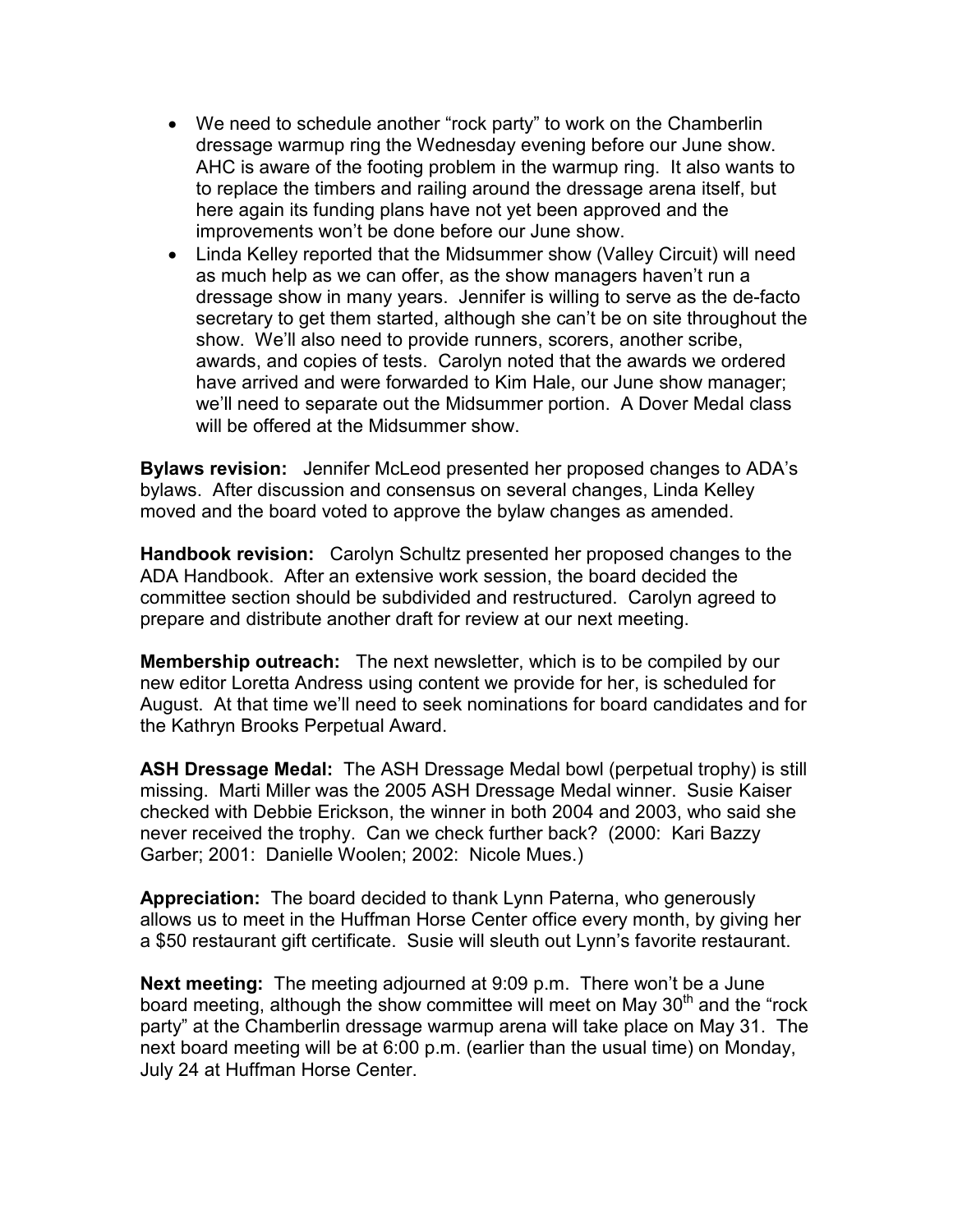# MINUTES OF ALASKA DRESSAGE ASSOCIATION'S APRIL 2006 MEETING

PRESIDENT: SUSIE KAISER, 346-2351 SEC'Y.: MARY KAYE HESSION, 345-1090 VICE-PRESIDENT: MARTI MILLER, 694-6123, 786-7437 (w) SHOW COMM.: JENNIFER LUNDBERG, 301-2738 TREASURER: RAENA SCHRAER, 830- 9882 AWARDS: RAENA SCHRAER, 830-9882 PROMOTIONS/FUNDRAISING: PEGGY BOWKER, 373-2330 OMNIBUS EDITOR: LINDA KELLEY, 746-5994 JUNIOR BOARD: EMILY MINER, 336- 2383, 632-4762(c) JUNIOR BOARD: JORI DITTMER, 349-3949

Attendance: The April 23, 2006 ADA board meeting was called to order at 5:45 p.m. with a quorum of Marti Miller, Raena Schraer, Linda Kelley, Peggy Bowker, Mary Kaye Hession, Susie Kaiser, Emily Miner, and Jori Dittmer. Jennifer Lundberg was out of town. Deana Johnson and Carolyn Schultz also attended.

Minutes: The March 2006 meeting minutes were approved as corrected.

Treasurer's Report: Raena Schraer reported ADA's current balance as \$8,904.70, with some accounts receivable. Year-to-date income is \$2,797.68. Linda Kelly submitted receipts of \$122.80 for reimbursement (for printing the Omnibus and meeting handouts). Marti Miller said we still haven't received any word from the IRS on our 501(c)(3) filing. However, the CPA who prepared our filing advised her that donations to ADA will be tax-deductible.

- Carolyn Schultz reported on arrangements for the Pony Club portion of the Patty Russell clinic: riders who are WCCEC members will pay only \$5 in arena rental; otherwise the fee is \$15. To assist the Pony Club, ADA found sponsors to pay the arena charge for eight riders, and to pay the clinic fee altogether for two others. These riders are looking forward to entering the Margaret Adams Memorial Schooling Show. Debbie Erickson is out of town, so we still don't know whether the Chamberlin arena will be available for the ADA portion of the clinic or will be used for Icelandic classes—we'll check with Anchorage Horse Council president Lori Hackenberger instead.
- The Omnibus has been printed and was distributed at the spring meeting to everyone who attended. Raena and Carolyn will mail copies to other ADA members, and extras were handed out to take to area barns. If anyone finds any errors/typos in the Omnibus, let Linda Kelley know so she can correct her master copy.
- Kim Hale, our June show manager, had planned to attend today but had a family emergency. She is still seeking volunteers to work at the show.
- A group of Pony Clubbers has offered to prepare the show "baggies" that hold show numbers, ride times, and treats.
- Susie Kaiser reported that ribbons, awards, judges, TD's, etc., are all well in hand for our shows.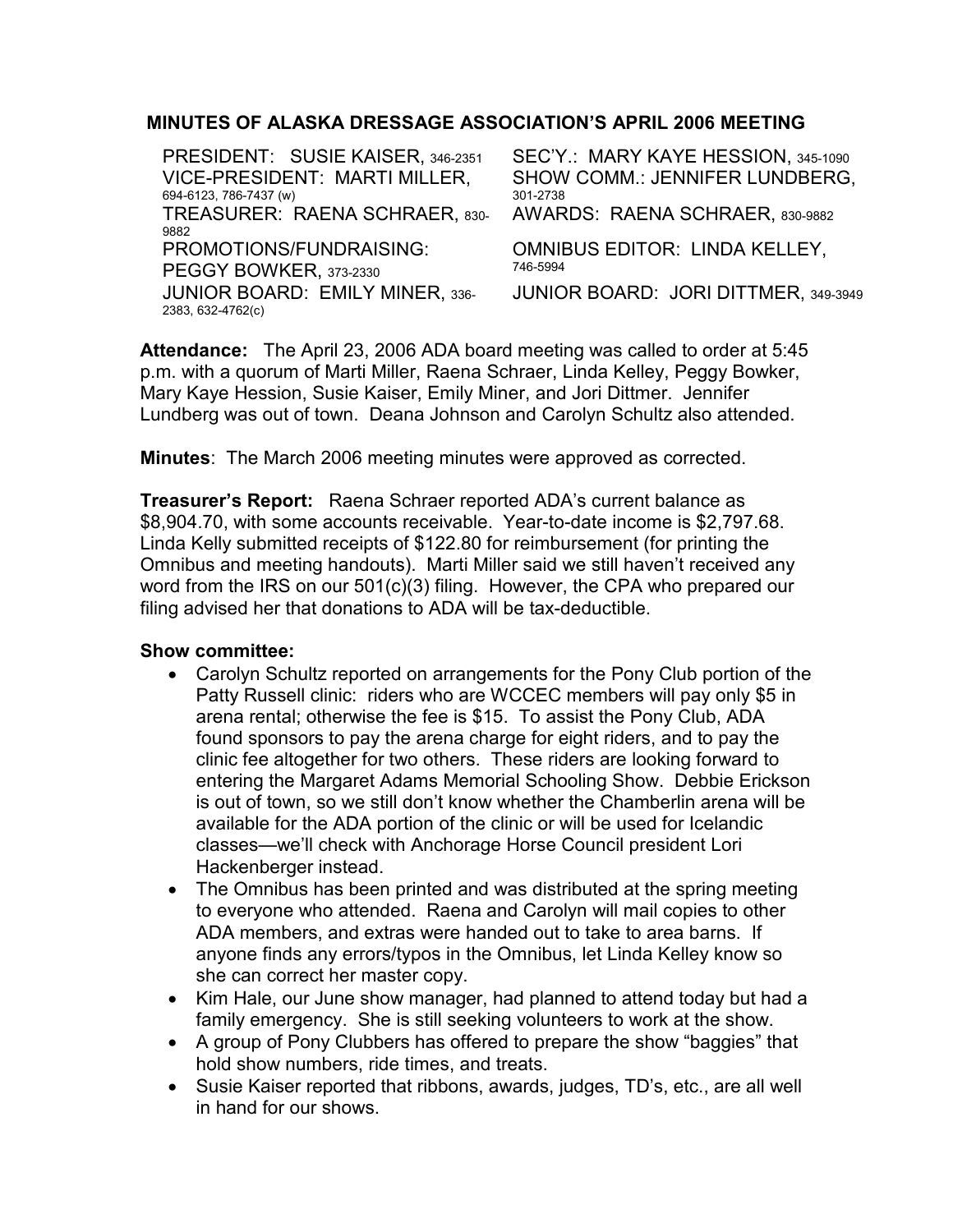- Jennifer Kilfoyle will manage the Chamberlin rated show. At Jennifer's request, Carolyn advised her on the prize list.
- We'll need judges for the remainder of the Anchorage Horse Council schooling shows. Suggestions included Sigrun Robertson, Lisa O'Dell, and Julie Grohs.
- The Anchorage Horse Council schooling show prize list hasn't been released yet. We should apply some pressure, as our riders need to be able to enter the Margaret Adams Memorial Schooling Show (May 13).
- Linda Kelley reported that the Valley Circuit prize list (including dressage at the Midsummer Festival) is close to being released. We still don't know whether ASH has agreed to count Third Level and Above classes at that show (judged by an "r" judge) toward ASH awards.
- Susie Kaiser found two more relocatable buildings for sale that would be suitable as a new dressage show office at Chamberlin. AHC has made offers on both and also seems willing to replace the arena posts and timber. The rebar-and-board railing around the track will be removed.
- The next Show Committee meeting will be May 11 at WCCEC, tentatively at 6:30 p.m. Carolyn will check that Jennifer Lundberg and Kim Hale can attend.

Membership outreach: Mary Kaye will send Raena a copy of Deana's data base of ADA members' e-mail addresses. In turn, Raena will send it to our newsletter editor, Loretta Andress, to use in distributing the newsletter.

Appreciation: The ADA board needs to think of a way to thank Lynn Paterna, owner of the Huffman Horse Center, for generously allowing us to meet in the Huffman office every month.

Bylaws/Handbook revision: Review of draft changes to the bylaws/handbook was tabled until our next meeting (May 22). This is our homework assignment.

Garage sale: The garage sale at the home of the late Christine Erikson, with proceeds to benefit ADA, will be held at 8 a.m. May 14. The address is 11340 Birch Road (between O'Malley and Huffman, nearly across from Eaton's). Raena is the contact. Deana will mail out an update on sale contents after they've gone through the boxes, and suggests that sale proceeds be used to fund clinic scholarships.

Next meeting: The meeting adjourned at 6:18 p.m. The next meeting will be at 6:30 p.m. on Monday, May 22 at Huffman Horse Center.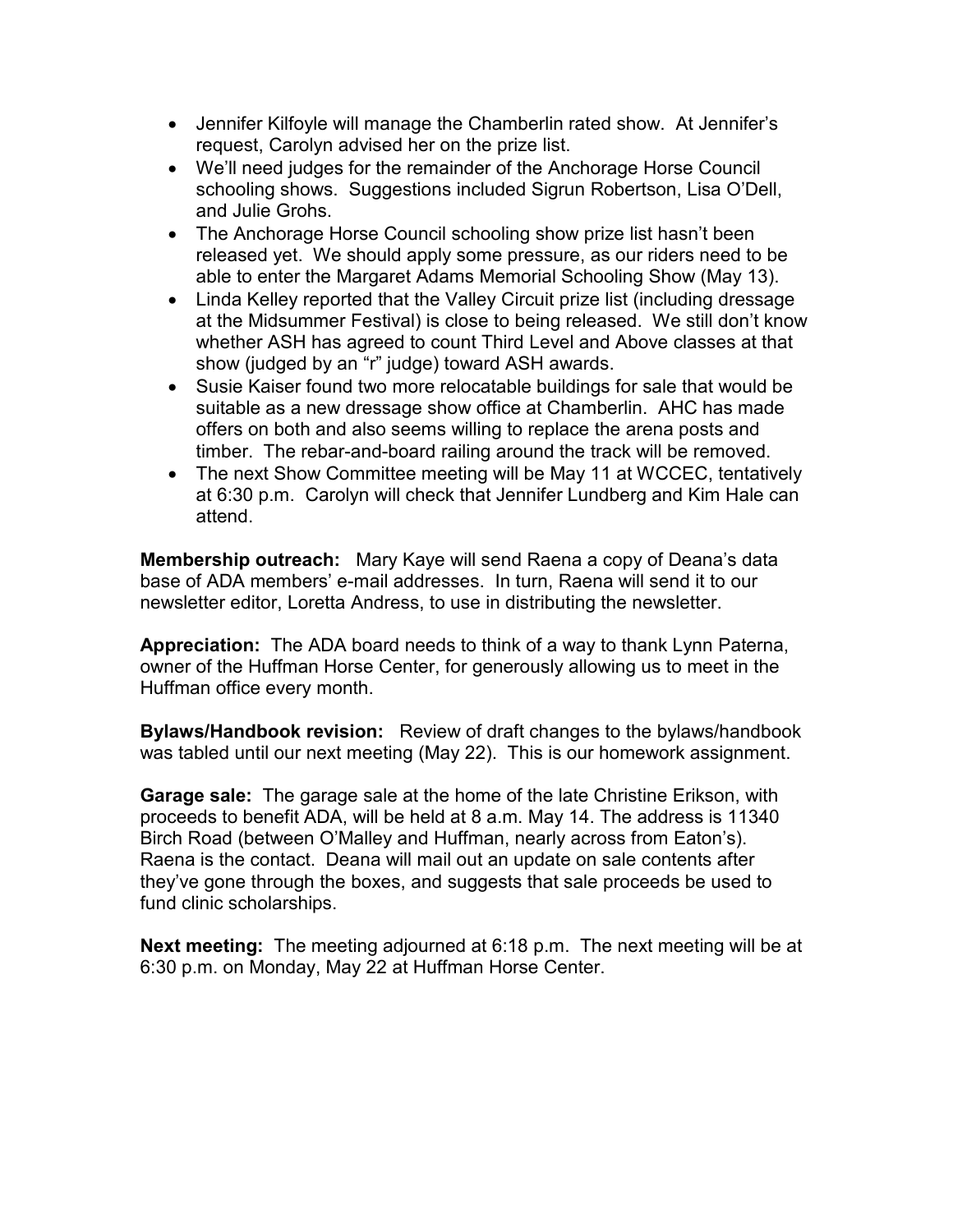### **MINUTES OF ALASKA DRESSAGE ASSOCIATION'S MARCH 2006 MEETING**

| PRESIDENT: SUSIE KAISER, 346-2351      | SEC'Y.: MARY KAYE HESSION, 345-1090  |
|----------------------------------------|--------------------------------------|
| VICE-PRESIDENT: MARTI MILLER,          | SHOW COMM.: JENNIFER LUNDBERG,       |
| 694-6123, 786-7437 (w)                 | 301-2738                             |
| TREASURER: RAENA SCHRAER, 830-         | AWARDS: RAENA SCHRAER, 830-9882      |
| 9882                                   |                                      |
| PROMOTIONS/FUNDRAISING                 | OMNIBUS EDITOR: LINDA KELLEY,        |
| PEGGY BOWKER 373-2330                  | 746-5994                             |
| <b>JUNIOR BOARD: EMILY MINER, 336-</b> | JUNIOR BOARD: JORI DITTMER, 349-3949 |
| 2383, 632-4762(c)                      |                                      |

**Attendance:** The March 27, 2006 ADA board meeting was called to order at 6:35 p.m. with a quorum of Marti Miller, Raena Schraer, Linda Kelley, Peggy Bowker, Mary Kaye Hession , Susie Kaiser, and Jori Dittmer. Carolyn Schultz and Jayne Dittmer also attended. Jennifer Lundberg and Emily Miner were not present.

**Minutes**: The February 2006 meeting minutes were approved as corrected.

**Treasurer's Report:** Raena Schraer worked with former treasurer Deana Johnson to update our profit and loss statement and balance sheet. She reported we have assets of \$8,451.81, including considerable accounts receivable. Raena will need Quickbooks (a basic version will probably do) to maintain our accounts. There is no news yet on our nonprofit filing with the IRS, but Marti will check with our CPA to find out if contributions made now will be tax deductible after the IRS completes its review .

- Raena reported that her father will supply flower boxes to decorate the dressage arena. We will also have a show photographer, Wendy Spencer; she should be invited to the May schooling show.
- Carolyn Schultz reported that "Anne and Company" —Anne Sundquist and fellow volunteers —will be the chefs for the ADA show dinners. She handed out flyers that will be used to publicize the two events.
- The Omnibus will be done by early April. We'll print 100 copies. Prelabeled copies for ADA members will be handed out at the spring meeting, and Jayne Dittmer will take a stack for Pony Clubbers.
- Sigrun Robertson was surprised that she was not asked to be TD for either of our 2006 shows. Th ere may have been an e -mail mishap: Deana had asked for expressions of interest and thought Sigrun had not replied. The board decided to send Sigrun a card inviting her to the spring meeting and banquet, **and** to be TD at one of our 2007 shows. We'll also invite her to judge dressage at one of the 2006 schooling shows.
- For the Patty Russell clinic, still unresolved is the issue of per -rider arena rental and whether the Chamberlin arena will be available for the clin ic on Sunday. Carolyn will check with Debbie Erickson on both issues. Jori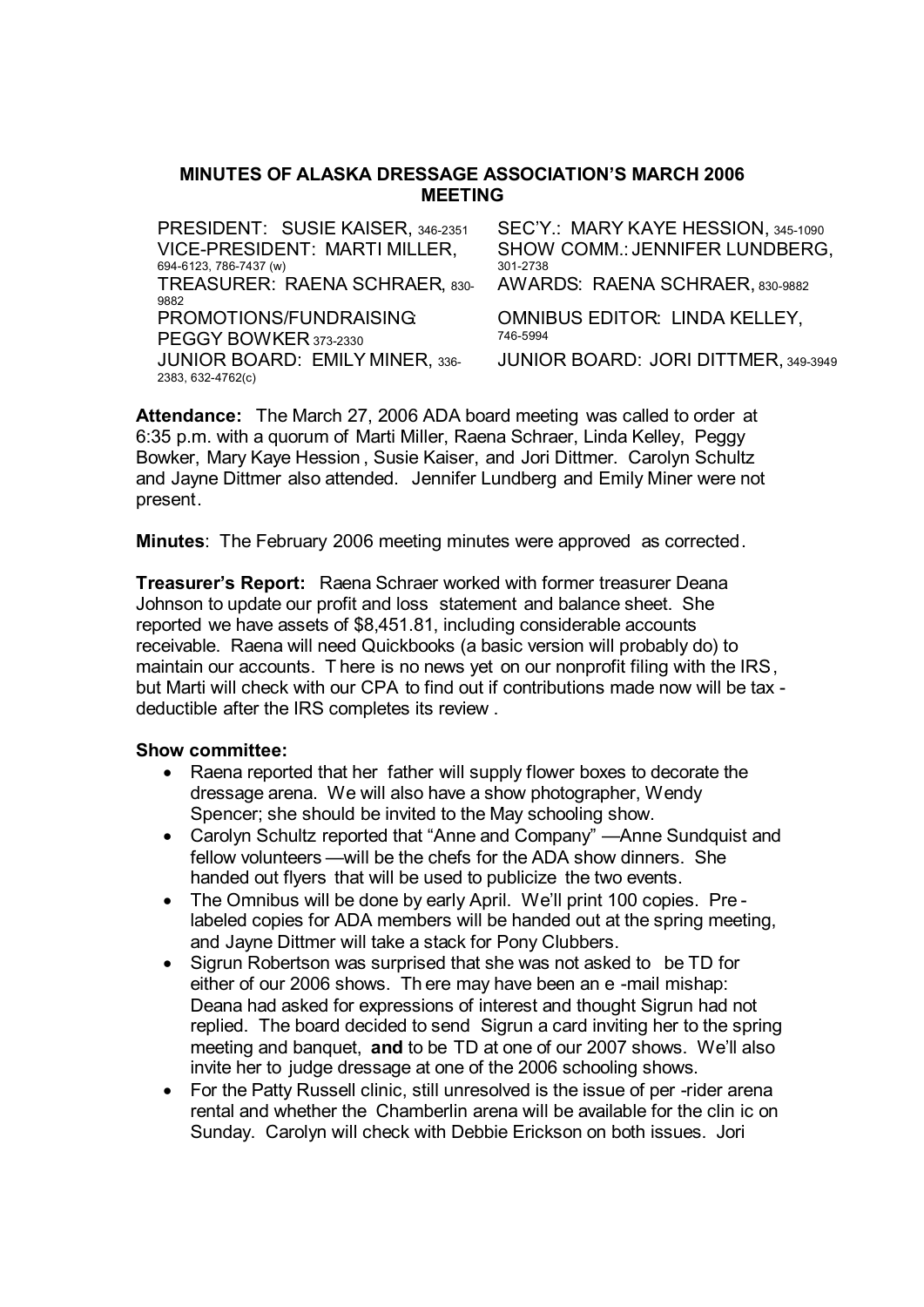Dittmer expressed the Pony Club's thanks for ADA's decision to cover all of Patty's air fare. She reported that six Pony Clubbers have already signed up for the clinic and plan t o stay for the schooling show.

- Mary Kaye will find the USDF website link that has a checklist of membership requirements for shows, and will send it to Linda.
- The board adopted a policy on emergency cancellations of a show (e.g. due to severe weather): we will refund 75% of an entrant's class fees if requested to do so within 30 days.
- As our Valley liaison, Linda reported that the prize list for the Valley Circuit (including dressage at Midsummer) will be out in a couple of weeks. No Dover Medal class w ill be offered. Susie will check whether ASH will allow Midsummer scores earned at Third Level and above to count for ASH awards. (The judge's "r" rating means he cannot judge classes above Second Level that count for USDF awards .) Linda also reported t hat the Palmer Fairgrounds warmup area is being converted to a rodeo arena.
- The board decided who will buy show awards, including those we will contribute for Midsummer, and how many we'll need .
- Susie has no update vet on our request for a new show offic e at Chamberlin, as the Anchorage Horse Council is meeting tonight.

**Membership outreach:** Raena will ask Jennifer Lundberg to organize the presentation at our spring membership meeting, which will be the same topic as last year (getting paperwork in orde r for the show season). We'll need to send our members a reminder of the meeting. "New" ADA member Loretta Andress (she was really an ADA member in its early years) has volunteered to be our newsletter editor. The board decided that we will do newslette rs at least three times a year—before the awards banquet, after the awards banquet, and in the spring—and on other occasions as needed. Peggy Bowker, our new promotions/ fundraising chief, plans to post promotional flyers about ADA at Animal Food Warehouse, tack shops, etc.

**Bylaws/Handbook revision:** Carolyn Schultz reported as the chair of the bylaws/handbook revision committee. She completed draft changes to the handbook and Jennifer McLeod is nearly finished drafting proposed revisions to the bylaws. After checking with state officials, Marti reported that there is no state oversight of bylaw revisions : when an organization amends its bylaws, it simply files the new version with its own corporate records.

**Miscellaneous events:** On April 29, the ASH Swap 'n Sell will be hosted at the new Sindorf arena in Palmer. In early May there will a garage sale at the home of the late Christine Erikson, with proceeds to benefit ADA. On May 6, there will be an arena/barn cleanup day at Chamberlin.

**Next meeting:** The meeting adjourned at 8:26 p.m. The next meeting will be on Sunday, April 23, at Bella Vista Restaurant after the spring general meeting.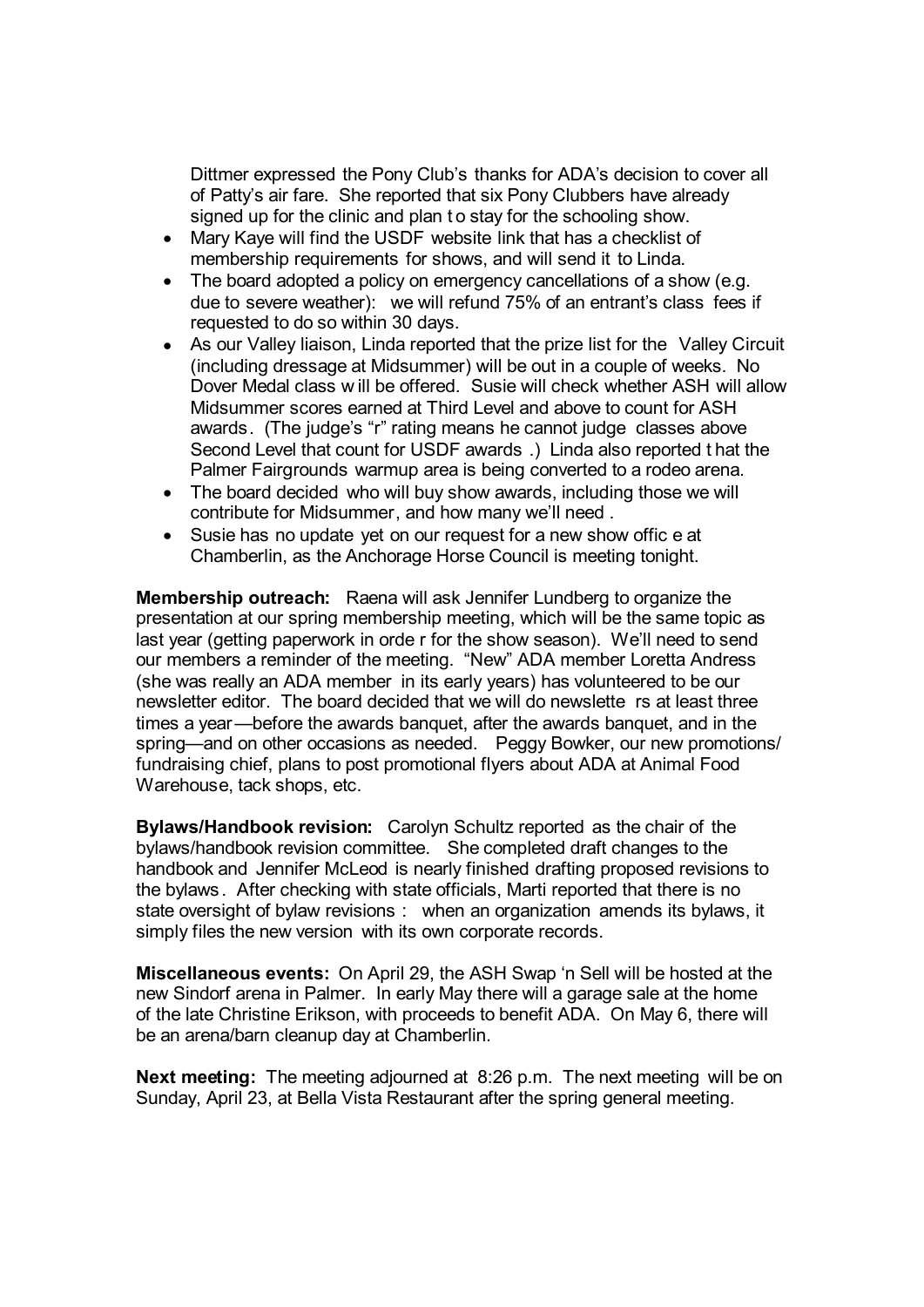### MINUTES OF ALASKA DRESSAGE ASSOCIATION'S FEBRUARY 2006 MEETING

| VICE-PRESIDENT: MARTI MILLER,<br>694-6123, 786-7437 (w)     | SHOW COMM.: JENNIFER LUNDBERG,<br>301-2738       |
|-------------------------------------------------------------|--------------------------------------------------|
| TREASURER: RAENA SCHRAER, 830-                              | AWARDS: RAENA SCHRAER, 830-9882                  |
| PROMOTIONS/FUNDRAISING:<br>PEGGY BOWKER 373-2330            | <b>OMNIBUS EDITOR: LINDA KELLEY,</b><br>746-5994 |
| <b>JUNIOR BOARD: EMILY MINER, 336-</b><br>2383, 632-4762(c) | JUNIOR BOARD: JORI DITTMER, 349-3949             |
|                                                             |                                                  |

Attendance: The February 27, 2006 ADA board meeting was called to order at 6:35 p.m. with a quorum of Marti Miller, Raena Schraer, Linda Kelley, Mary Kaye Hession, Susie Kaiser, Jori Dittmer, and Emily Miner. Carolyn Schultz and Jayne Dittmer were also present. Jennifer Lundberg and Peggy Bowker could not attend.

Minutes: The January 2006 meeting minutes were approved.

Treasurer's Report: No new treasurer's report was presented, but new treasurer Raena Schraer plans to meet with our former treasurer Deana Johnson. Nor is there any news on our nonprofit filing with the IRS; the IRS review was expected to take until mid-April.

- Carolyn Schultz will try to round up judges' bios to give Linda for the Omnibus.
- Linda said she would need to produce the Omnibus in hard copy because some of its pages are PDF forms she had to annotate by hand. Mary Kaye will re-scan those pages for the website version.
- Susie requested that Alaska Professional Volunteers (paramedics) cover our shows but they have not yet confirmed. AESAH will serve as show veterinarians. Josh Morris will be our farrier for both Saturdays and for Sunday afternoon, Aug. 13; Kelly Ward will cover the morning of Aug. 13.
- Carolyn reported that the show committee plans to organize a group meal at each show: a picnic during the awards presentation for the June show, and a Saturday dinner at Ardene Eaton's or Sue Mues' house for the August show. Food might be catered (Carolyn will research Twigs). Riders/guests would sign up and pay for the dinner, perhaps \$10 for the picnic, up to \$20 for the August dinner. It would be publicized in the Omnibus, newsletter, etc. USEF rules do not prohibit competitors from having dinner with a judge during a show in this type of group setting.
- Carolyn also proposed that we decorate the Chamberlin dressage arena with potted flowers for the summer shows. Raena volunteered to ask her father to help; he enjoys gardening.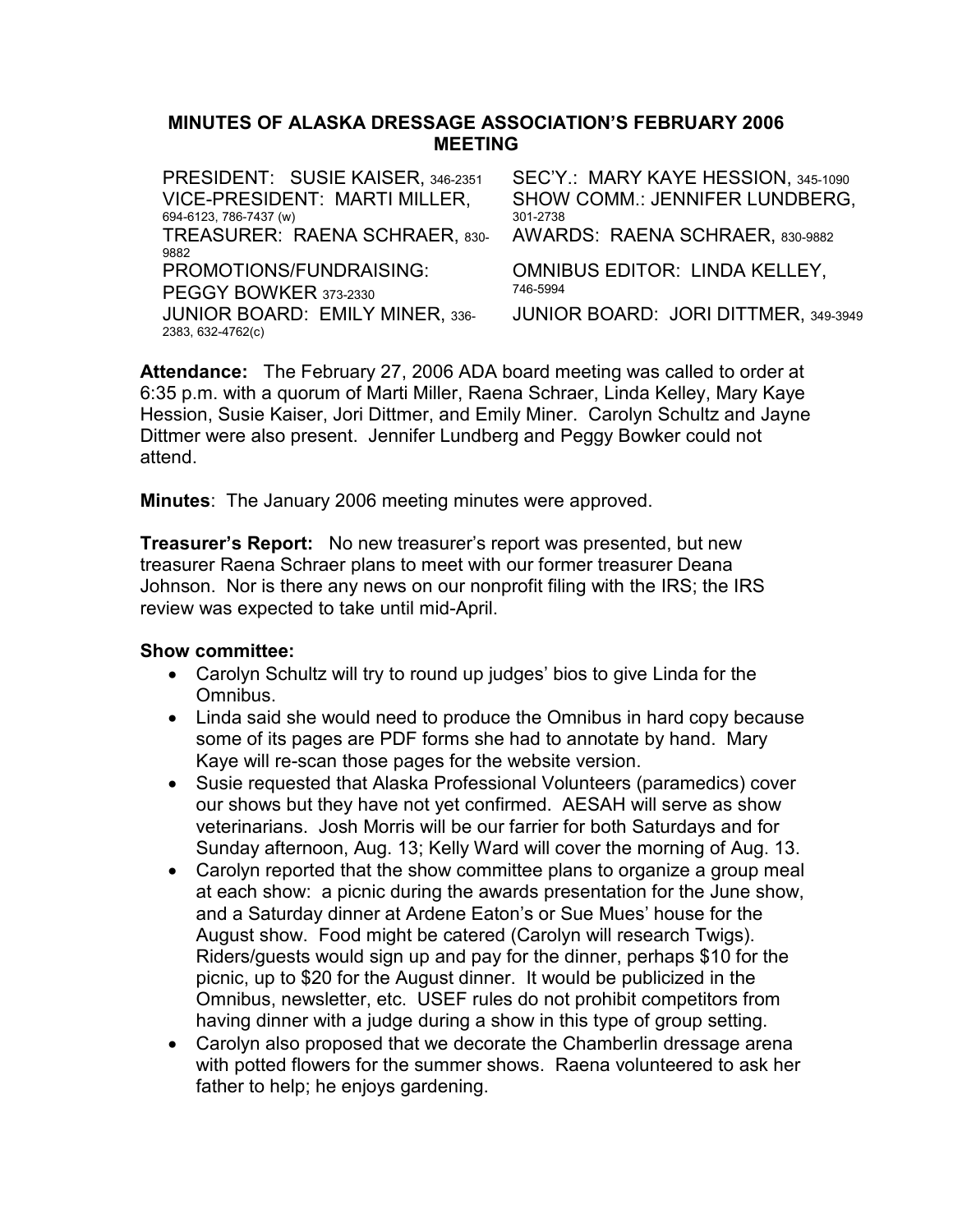- Jayne Dittmer will schedule Pony Clubbers for the Patty Russell clinic on the Friday before the May schooling show; Raena will schedule ADA riders for Sunday sessions. On behalf of the Pony Club, Jayne will host Patty at her home, and Pony Club had also volunteered to cover a third of Patty's air fare. ADA had been told we'd pay \$15 arena rent for each rider (although Susie thought this rate might be higher than what the Anchorage Horse Council really intended—we'll check this), plus \$45 for the clinician. But those two fees, plus a share of air fare costs, add up to too much for many of the Pony Clubbers. The board subsequently decided that ADA will pay for Patty's travel, so that Pony Club riders need only cover their share of the clinician's fee and arena rentals. For non-Pony Clubbers, ADA will charge \$70 per 45-minute session for juniors, \$90 for seniors.
- Linda reported that the Midsummer show (Valley Circuit) will have Training Level classes on an "exhibition" basis at the end of each day. Entrants in these classes or Introductory Level classes will be exempt from the usual requirements for membership fees and a horse ID number (although they must still pay entry fees, office fees, and the USEF drug fee).
- Midsummer will be judged by Brent Hicks, an "r" judge. With this rating, he cannot judge classes above Second Level that count for USDF awards. They could count for local awards, however, if ASH and ADA granted an exemption. The board decided that for 2006 only, scores earned before an "r" judge at Third Level and above will count for ADA awards. We will recommend that ASH grant a similar exemption.
- The board decided to sponsor junior and senior awards at each level for Midsummer. Linda Kelley will sponsor awards for the exhibition classes.
- Susie planned to attend the Feb. 20 Anchorage Horse Council meeting to explain the need to replace our worn-out show tent at Chamberlin, but the meeting was held a week early. AHC Vice-President Debbie Erickson still wants the information to discuss with AHC Treasurer Lori Carr. Susie found that the price of a 10' x 14' relocatable building from Lowe's has gone up to about \$3,800; she has checked three or four other options too. It's also time to replace the plastic uprights (three dozen or so, at least \$20 each) that hold the arena railing, and the timbers that keep the footing in place.

**Membership outreach:** It's time to organize our annual spring meeting for the general membership. The board decided to go with the same format as last year—an afternoon meal at Bella Vista that will cover paperwork requirements for the upcoming show season—on Sunday, April 23. (The April board meeting will take place after the general membership meeting.) Raena plans to send out another issue of the newsletter and will include the meeting invitation. Meantime, Peggy Bowker has come up with a number of fundraising ideas and wants to head up a sponsorship committee (the board gratefully accepted). Deana can send her the new list of sponsors for 2006.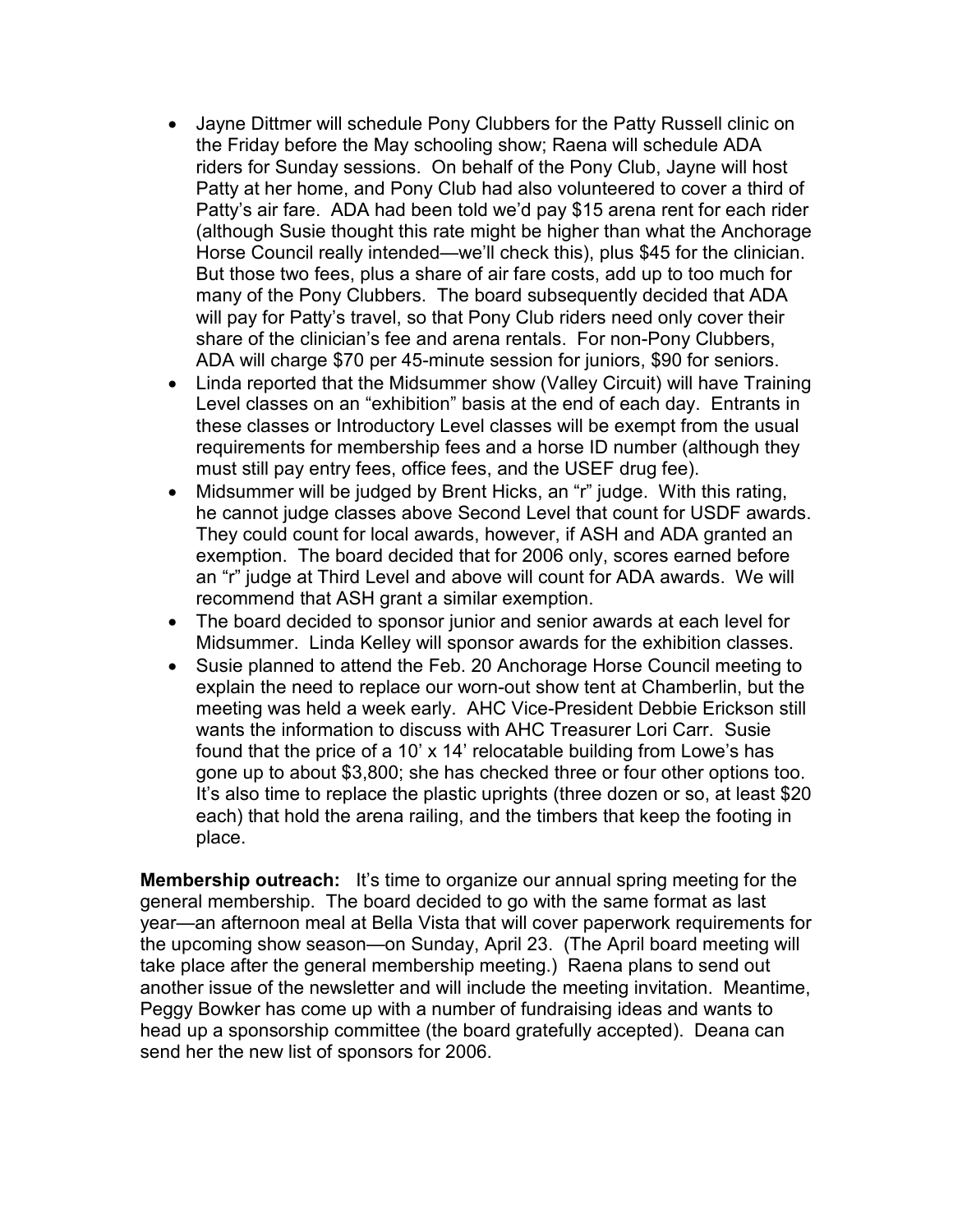Bylaws/Handbook revision: Carolyn Schultz reported as the chair of the bylaws/handbook revision committee. Jennifer McLeod is drafting proposed revisions to the bylaws and Carolyn is drafting proposed changes to the handbook. The committee found that ADA's bylaws do not require any of our officers to be a board member! At the committee's request, attorney John Strachan reviewed the bylaws and confirmed this conclusion. He also pointed out that the bylaws do not say how officers are elected. (John declined to submit a bill for his review, but the board decided to list him as a 2006 sponsor.) The committee recommends that the bylaws be revised to require that officers be board members, and to drop the "assistant" treasurer and "assistant" secretary positions: if necessary, a committee could be set up to aid an officer who needs help. (The handbook says there's a "membership committee," which creates an ideal post for Deana Johnson's role of preparing the USDF roster, soliciting renewals and donations, etc.) The committee also questioned the bylaws' directive that if ADA is ever dissolved, its assets will go to ASH. The board decided that this should be changed to Alaska Equine Rescue. Marti Miller volunteered to research the state process for bylaw revisions.

Next meeting: The meeting adjourned at 8:00 p.m. The next meeting will be at 6:30 p.m. on Monday, March 27, 2006 at Huffman Horse Center.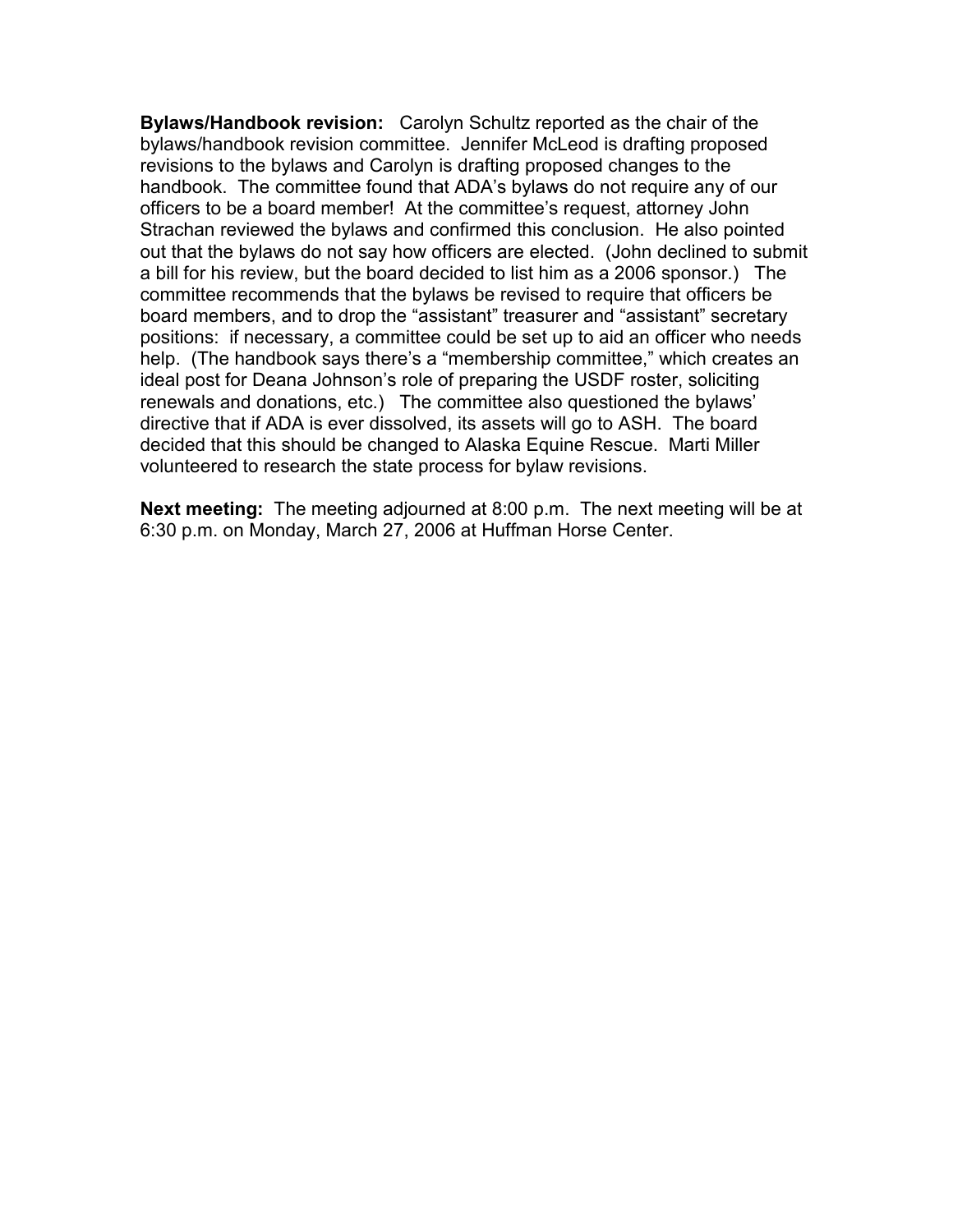### MINUTES OF ALASKA DRESSAGE ASSOCIATION'S JANUARY 2006 MEETING

| PRESIDENT: SUSIE KAISER, 346-2351      | SEC'Y.: MARY KAYE HESSION, 345-1090  |
|----------------------------------------|--------------------------------------|
| VICE-PRESIDENT: MARTI MILLER,          | SHOW COMM.: JENNIFER LUNDBERG,       |
| 694-6123, 786-7437 (w)                 | 301-2738                             |
| TREASURER: RAENA SCHRAER, 830-         | AWARDS: RAENA SCHRAER, 830-9882      |
| 9882                                   |                                      |
| <b>SENIOR BOARD: PEGGY BOWKER</b>      | SENIOR BOARD: LINDA KELLEY, 746-5994 |
| 373-2330                               |                                      |
| <b>JUNIOR BOARD: EMILY MINER, 336-</b> | JUNIOR BOARD: JORI DITTMER, 349-3949 |
| 2383, 632-4762(c)                      |                                      |

Attendance: The January 23, 2006 ADA board meeting was called to order at 6:35 p.m. with a quorum of Marti Miller, Raena Schraer, Linda Kelley, Mary Kaye Hession, Peggy Bowker, Susie Kaiser, Jori Dittmer, and Emily Miner. Carolyn Schultz, Jayne Dittmer, and Deana Johnson also attended. Jennifer Lundberg was not present.

Minutes: The November 2005 meeting minutes were approved as corrected.

Treasurer's Report: Outgoing treasurer Deana Johnson, who has volunteered to continue as assistant treasurer, presented a current balance sheet and profit and loss statement. ADA currently has assets of \$7,333.18 including accounts receivable. Deana announced that we have \$790 in sponsorships pledged already, we have four brand-new members, and she is ready to invoice our 2005 members who have not yet renewed for 2006.

IRS non-profit status: As of mid-December, the IRS was reviewing our filing for 501(c)(3) status as a nonprofit. We were told that the review could take 120 days.

- Margaret Adams Memorial Schooling Show: Raena called Patty Russell, who agreed to judge this schooling show. Patty can supply biographical information for the Omnibus. Carolyn Schultz arranged with the Anchorage Horse Council (AHC) for the AHC to pay Patty's fee (AHC will also give us \$15 of each rider's entry fees, and will not charge arena rental). The Pony Club has agreed to pay a third of Patty's air fare, and Jayne Dittmer located a ticket for about \$350, which we agreed she should go for. We will have a clinic day before and after the show for Pony Club and ADA riders. Jayne provided contact names for Pony Clubbers who are interested in taking the clinic. One potential hitch: If there will be Icelandic classes on Sunday, May 14, we won't be able to use the Chamberlin dressage arena for that day's clinic.
- The rest of the show season includes Equifest on May 20, the ADA Spring Festival on June 3, the AHC's schooling show II on June 10-11, dressage at Midsummer on June 24-25, dressage at the Chamberlin rated show on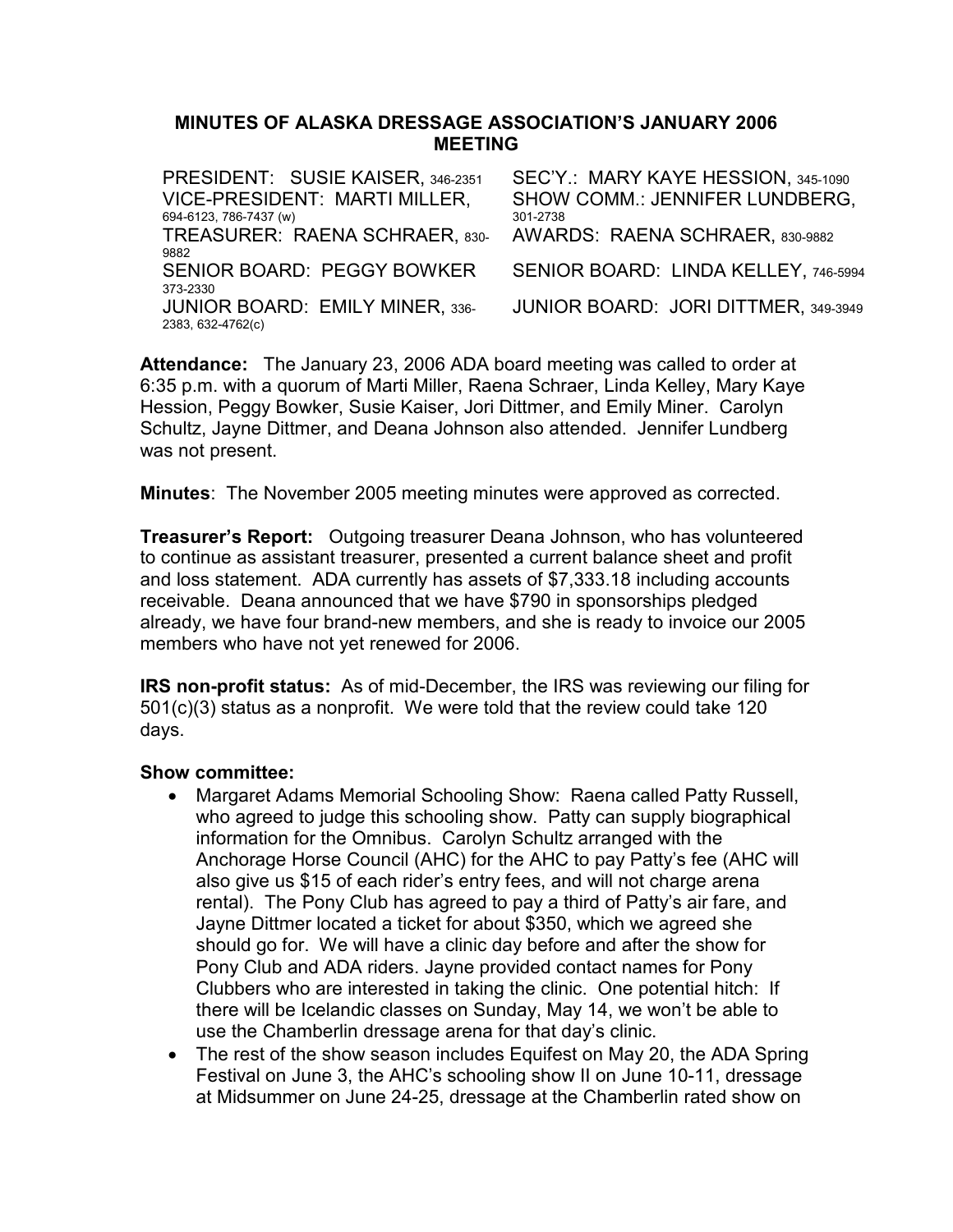July 15 (plus a clinic with judge Sue Kolstad on July 16), AHC schooling show III on July 29-30, ADA's Biggest Event Ever on August 12-13 (including our championship classes on August 13) followed by two days of clinics, and the AHC schooling show IV on Aug. 26-27.

- Linda Kelley wanted to encourage riders to try dressage at Midsummer. She had asked TD Veronica Holt about exempting certain classes (for 4-H members, Introductory level, etc.) from USEF membership requirements. Veronica did not think that any exemptions were possible, but ADA board members felt that USEF rule GR1401.9 explicitly allows them. Carolyn suggested that Linda consult with Lothar Pinkers, who is not only a TD but a show manager. We thought these new dressage riders might need to get a USDF horse ID number, however (\$20). Jennifer Lundberg has volunteered to assist with show secretary duties for the Midsummer dressage classes, and the Pony Club is also eager to help.
- The Valley Circuit management has asked if we could find sponsors for dressage at State Fair in 2007. We would need to consider the costs and implications for our own shows. Susie Kaiser suggested that we could at least fund or find a sponsor for dressage championships at Midsummer or a high-point award. Carolyn pointed out we have to purchase 51 awards for our own show championships and a few more wouldn't matter. On Susie's motion, the board decided ADA will fund or find a sponsor for dressage awards at Midsummer, with details to be decided later.
- To replace our worn-out show tent at Chamberlin, we could purchase a relocatable 10' x 14' building with loft at Lowe's for about \$3,500. Or, a boarder at Huffman said he could build such a structure for \$2,000 to \$2,500. Debbie Erickson, who is on the AHC, envisions a multi-use building on a platform that could be used as a stage; the AHC would be willing to build it. Susie will try to get a plan for the Lowe's structure; she and Carolyn will attend the next AHC meeting (Feb. 20).
- AHC would like us to make its prize list available on our website, and it is willing to a link to our Omnibus on the AHC site. The AHC is also very willing to give us the dressage results from its rated show in July, and even sent its new show secretary to the USDF convention.
- On Susie's motion, the board approved the show committee's proposal to raise entry fees for Training/First Level to \$30, and Second Level and above to \$35. The other entry fees would remain the same as last year.

## Awards:

- The board confirmed details for the year-end Prix Caprilli award. There will be only one award category (juniors and seniors together), with a championship and reserve championship awarded. Only scores from recognized shows will count.
- At our shows, we will offer an award at the Introductory level. We might consider year-end awards at that level next year.
- Linda Kelly confirmed details and sponsorship for the Super Senior yearend award for dressage horses competing at the age of 25 or older.